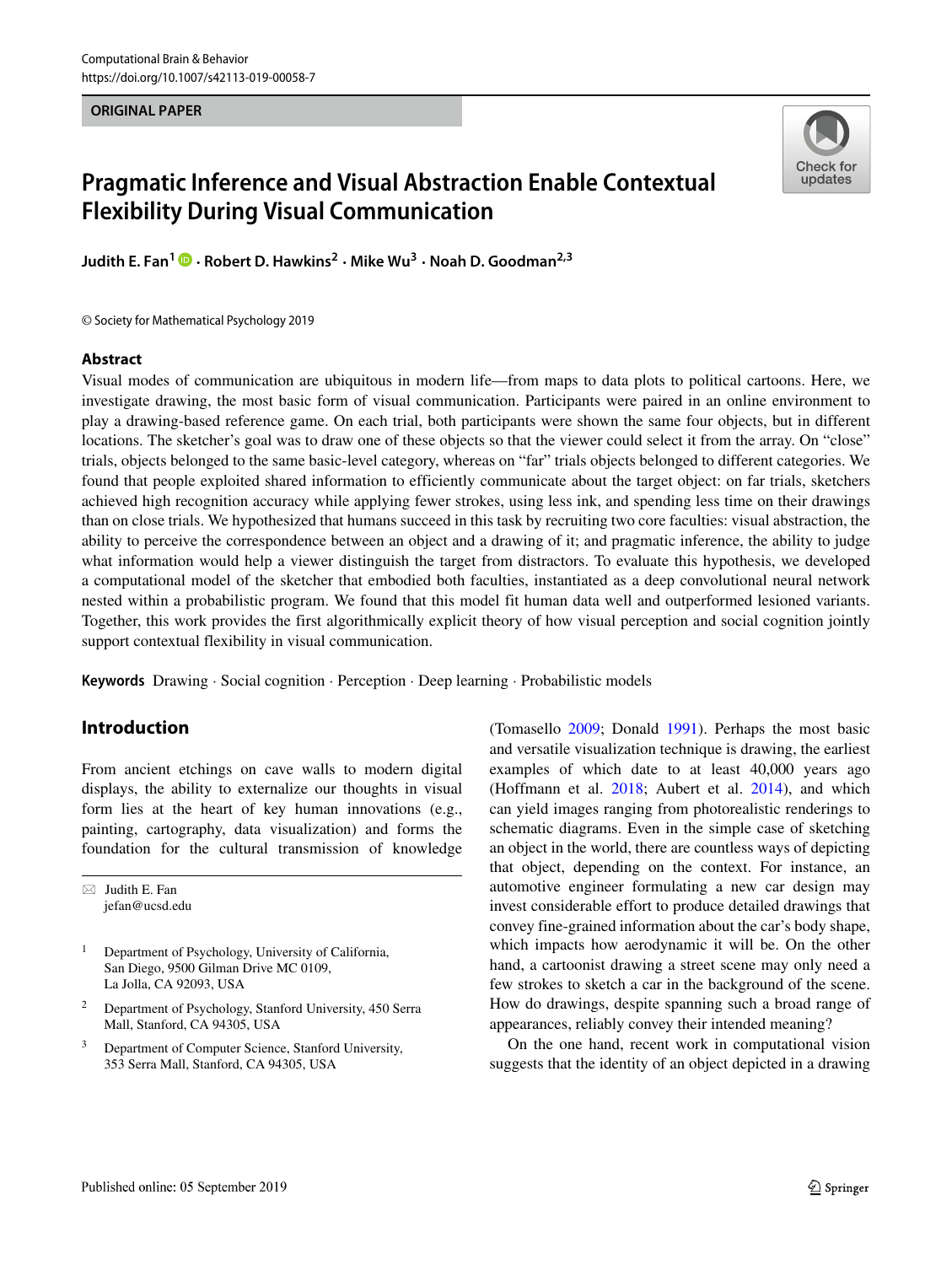can be derived from its visual properties alone (Fan et al. [2018\)](#page-14-2). These results are consistent with evidence from other domains, including developmental, cross-cultural, and comparative studies of drawing perception. For example, human infants (Hochberg and Brooks [1962\)](#page-15-2), people living in remote regions without pictorial art traditions and without substantial contact with Western visual media (Kennedy and Ross [1975\)](#page-15-3), and higher non-human primates (Tanaka [2007\)](#page-15-4) are able to recognize line drawings of familiar objects, even without prior experience with drawings. Together, these findings suggest that the ability to perceive the correspondence between drawings and real-world objects arises from a general-purpose neural architecture evolved to handle variation in natural visual inputs (Sayim and Cavanagh [2011;](#page-15-5) Gibson [1979\)](#page-14-3).

On the other hand, influential work in philosophy has emphasized the role of cultural and social context in determining how drawings denote objects (Goodman [1976\)](#page-14-4). This perspective is consistent with substantial variation in pictorial art traditions across cultures (Gombrich [1989,](#page-14-5) [1969\)](#page-14-6) and the existence of culturally specific conventions for encoding meaning in pictorial form (Boltz [1994;](#page-14-7) Allen [2000\)](#page-14-8). Further support for the importance of social context has also come from recent laboratory studies of visual communication, which have found that pairs of interacting participants can produce drawings that are referentially meaningful to their partner in context, even when these drawings do not strongly resemble any particular real-world referent out of context (Garrod et al. [2007;](#page-14-9) Fay et al. [2010;](#page-14-10) Galantucci [2005\)](#page-14-11).

Towards reconciling these perspectives, the current paper explores the hypothesis that visual information and social context jointly determine how drawings convey meaning. To evaluate this hypothesis, we investigated how the drawings people produce varied across communicative contexts, and found that people adapted their drawings accordingly, producing detailed drawings when necessary, but simpler drawings when sufficient. To explain these findings, we developed a computational model of visual communication that embodied two core faculties: visual abstraction, the capacity to judge the correspondence between a real-world object and a drawing of it; and pragmatic inference, the ability to judge what information is not only *valid* to include in a drawing, but also *relevant* in context (Goodman and Frank [2016;](#page-14-12) Grice [1975;](#page-14-13) Abell [2009\)](#page-14-14). This model was instantiated as a deep convolutional neural network visual encoder nested within a probabilistic program that inferred which drawings would be most informative in context. We found that our full model fit the data well and outperformed lesioned variants, providing a first algorithmically explicit theory of how visual perception and social cognition jointly support contextual flexibility in visual communication.

## **Results**

# **Effect of Context Manipulation on Communication Task Performance**

To investigate visual communication in a naturalistic yet controlled setting, we employ a drawing-based reference game paradigm. This reference game involves two players: a *sketcher* who aims to help a *viewer* pick out a target object from an array of distractor objects by representing it in a sketch. Such games, which have long provided a source for intuitions in the philosophy of language (Wittgenstein [1953;](#page-15-6) Lewis [1969\)](#page-15-7), have also proven to be a valuable experimental tool for systematically eliciting pragmatic inferences about language use in context (Goodman and Frank [2016;](#page-14-12) Kao et al. [2014;](#page-15-8) Goodman and Stuhlmüller [2013;](#page-14-15) Frank and Goodman [2012\)](#page-14-16), especially the ability of speakers to compose utterances that are informative (Grice [1975;](#page-14-13) Wilson and Sperber [1986\)](#page-15-9) yet parsimonious (Zipf [1936\)](#page-15-10) during verbal communication. Here, we generalize this methodology to understand the role of pragmatic inference during visual communication.

In our experiment, participants (*N*=192) were paired in an online environment and communicated with their partner only via a drawing canvas (Fig. [1a](#page-2-0)). In each trial, both participants were shown a set of four real-world objects, but object locations were randomized for each participant so that they could not use object location information to solve the task. The sketcher's goal on each trial was to draw one of these objects—the target—so that the viewer could pick it out from the array. There were 32 objects in total belonging to four basic-level categories (i.e., bird, car, chair, dog) that were rendered in the same three-quarter pose, under identical illumination, and on a gray background, so participants could not use pose, illumination, or background information to distinguish them. Each object was randomly assigned to exactly one set of four objects, and each set of four objects was presented four times each, such that each object served as the target exactly once. Across trials, the similarity of the distractors to the target was manipulated, yielding two types of communicative context that appeared in a randomly interleaved order: close contexts, where the target and distractors all belonged to the same basic-level category, and far contexts, where the target and distractors belonged to different basic-level categories (Fig. [1b](#page-2-0)). We predicted that while sketchers would be generally successful at conveying the identity of the target, their sketching behavior would systematically differ between the two contexts. Specifically, we predicted that sketchers would invest more time and ink in producing their sketches in close contexts, but still produce sufficiently informative sketches with less time and ink in far contexts (Fig. [2\)](#page-2-1).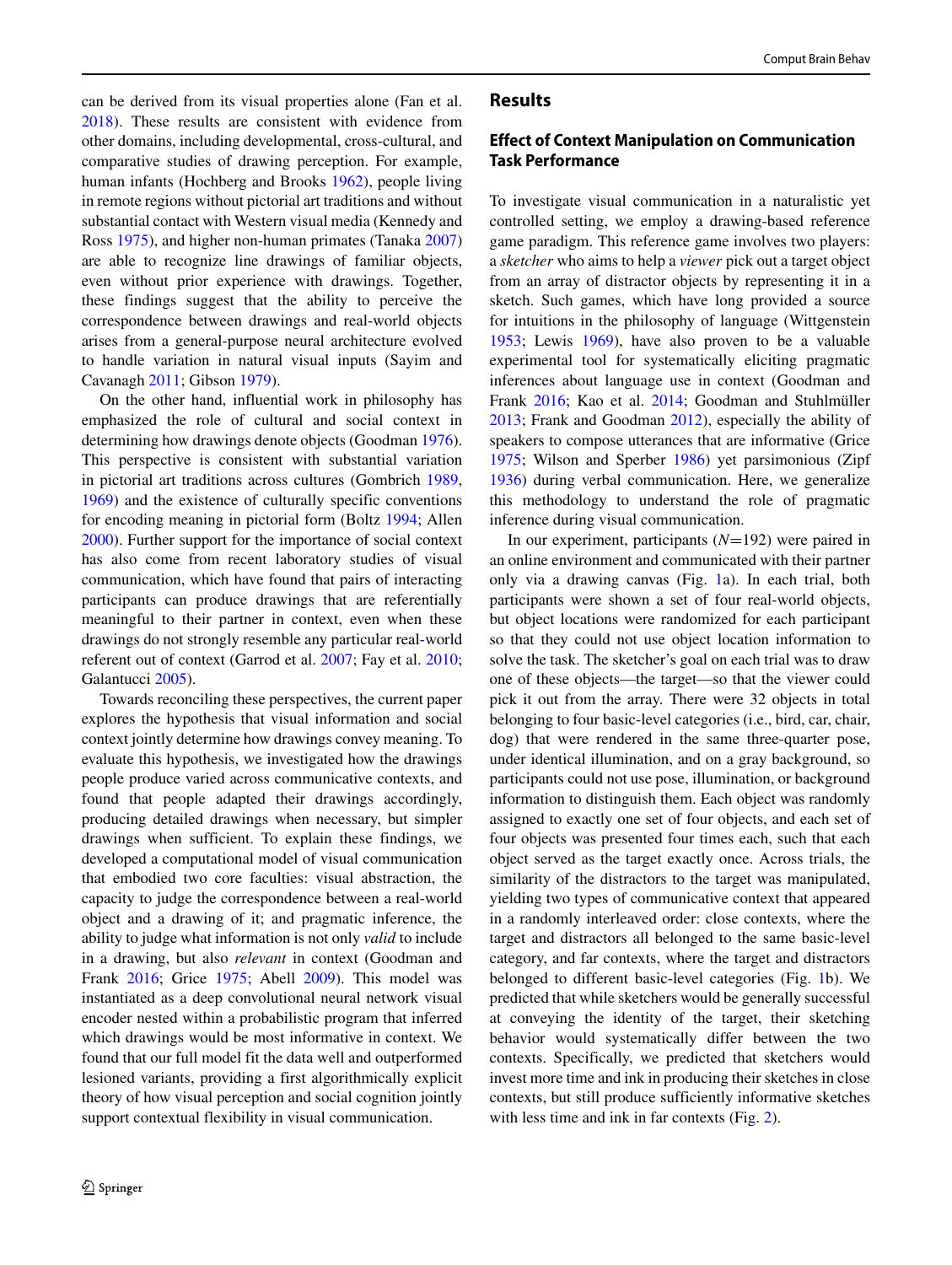<span id="page-2-0"></span>

**Fig. 1 a** Communication task. Participants were paired in an online environment to play a drawing-based reference game and assigned the roles of sketcher and viewer. On each trial, the sketcher's goal was to draw one of these objects so that the viewer could distinguish the target from three distractor objects. **b** Context manipulation. Distractor similarity to target was manipulated across two context conditions: in close

Consistent with our prediction, we found that viewers were highly accurate overall at identifying the target from the sketches produced (proportion correct, 93.8%; 95% CI, [92.7%, 94.8%], estimated by bootstrap resampling participants). Moreover, we found that sketchers spent less time (far, 13.7s; close, 30.3s, *p<*0.001), applied fewer strokes (far, 13.5; close, 8.03; 95% CI for difference, [3.75, 7.90], *p<*0.001), and used less ink (proportion of canvas filled; far, 0.042; close, 0.054; 95% CI for difference, [0.01, 0.014], *p<*0.001) to produce their sketches in the far condition than in the close condition (Fig. [3a](#page-3-0)–c). Despite the relative sparsity of sketches in the far condition, viewers



contexts, the target and distractors belonged to the same basic-level category, while in far contexts, the target and distractors all belonged to different basic-level categories. **c** Recognition task. Naive participants were presented with a randomly sampled sketch from the communication experiment and an array containing all 32 objects used in the experiment, and were instructed to identify the best-matching object

were near ceiling at identifying the target on these trials (far, 99.7%; 95% CI, [0.993, 0.999]; close, 87.9%, 95% CI,  $[0.858, 0.899]$ , Fig. [3d](#page-3-0)) and took less time to make these decisions than on close trials (far, 6.32s; close, 8.32s; 95% CI for difference, [1.251, 2.748], Fig. [3e](#page-3-0)).

# **Effect of Context Manipulation on Sketch Recognizability**

A natural explanation for these findings is that the two context conditions differed in how much information was required to identify the target. Specifically, sketchers

<span id="page-2-1"></span>

**Fig. 2 a** Object stimuli. **b** Example sketches produced in close context condition. **c** Example sketches produced in far context condition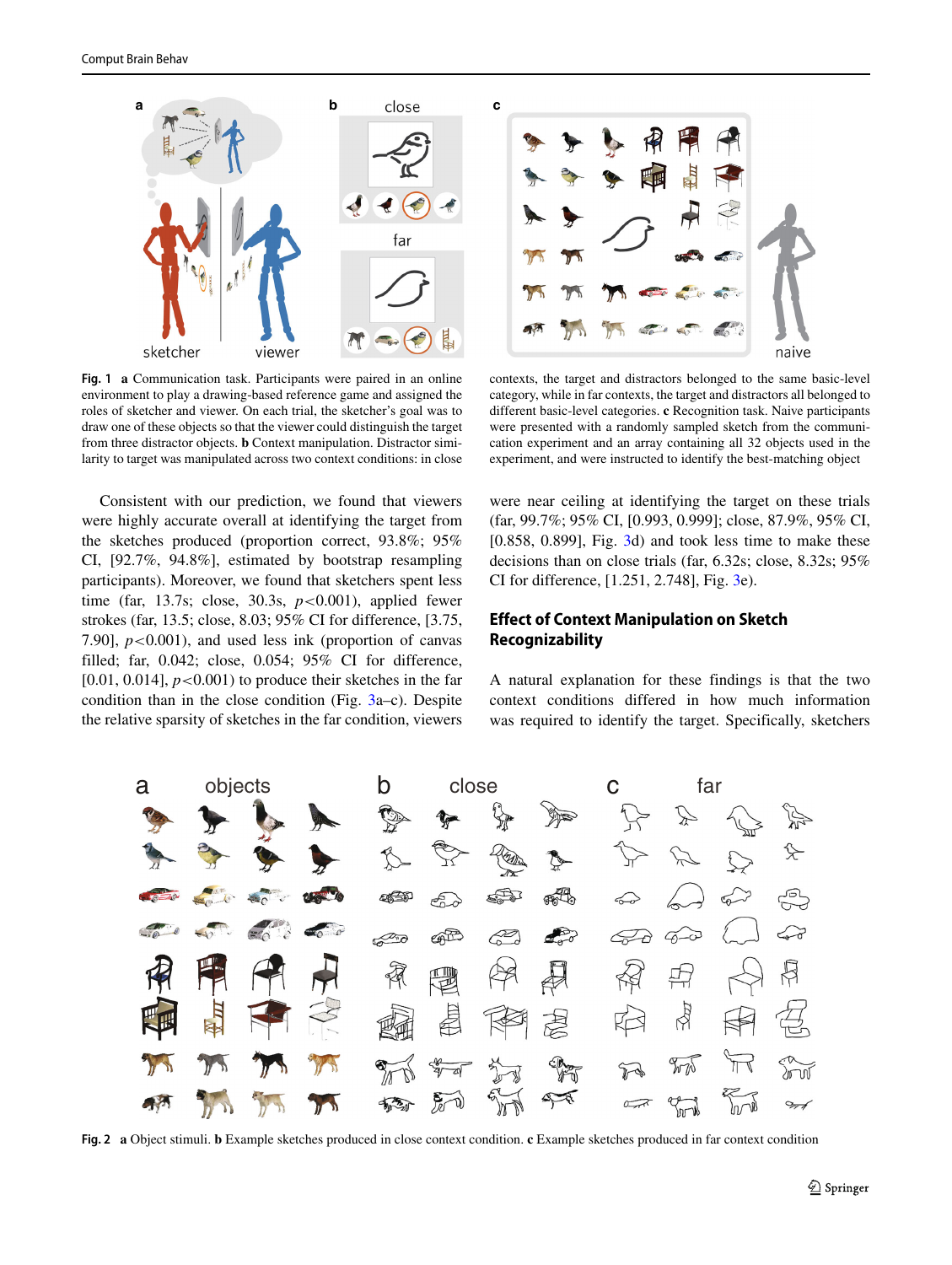<span id="page-3-0"></span>

\*\*\* \*\*\* viewer response time (s) viewer accuracy viewer accuracy far close far close naive accuracy  $0.8$  $0.6$  $0.4$  $0.2$  $0<sub>0</sub>$ far close

**Fig. 3 a**–**c** Mean number of strokes, amount of ink, and time spent producing sketches in each context condition. **d**–**e** Target identification performance in context during communication task. **f** Target

identification performance out of context during recognition task. Error bars reflect 95% confidence intervals

invested greater time and ink in close contexts to strengthen the correspondence between their sketch and the target object, out of necessity, while they could still succeed in far contexts with sketches that were less costly to produce. To evaluate this possibility, we recruited another group of naive participants (*N*=112) to perform a sketch recognition task that yielded estimates of how strongly each sketch corresponded to every object in the communication experiment. On each trial of this recognition experiment, participants were presented with a sketch and an array containing all 32 objects, and were instructed to identify the object that best matched each sketch from the array (Fig. [1c](#page-2-0)). Across trials, sketches were randomly sampled from the original communication experiment such that no two sketches produced by the same participant appeared in a single recognition experimental session. Consistent with our hypothesis, we found that close sketches were matched with their corresponding target object more consistently than far sketches were (close, 54.2%; far, 37.5%; *Z*=14.1, *p <*0.001), although sketches from both context conditions were successfully matched at rates greatly exceeding chance  $(ps < 0.001)$ .

# **Computational Model of Contextual Flexibility in Visual Communication**

Our empirical findings suggest that sketchers spontaneously modulate the amount of information they convey about the target object according to the communicative context. Such contextual flexibility argues against the notion that visual communication is constrained exclusively by the appearance of the target object, but instead that it is systematically influenced by contextual information that is shared between the sketcher and viewer. Moreover, it suggests an analogy to how shared context influences what people choose to say during verbal communication, a key target of recent advances in computational models of pragmatic inference in language use (Frank and Goodman  $2012$ ; Goodman and Stuhlmüller  $2013$ ; Franke and Jäger [2016;](#page-14-17) Bergen et al. [2016\)](#page-14-18). Leveraging these advances, we propose that human sketchers determine what kind of sketch to produce in context by deploying two main faculties: *visual abstraction*, which here refers to the ability to judge how well a sketch evokes a real object, and *pragmatic inference*, which here refers to the ability to judge which sketches will be sufficiently detailed to be informative about the target object in context, but no more detailed than necessary. To test this proposal, we developed a computational model of the sketcher that embodies both visual abstraction and pragmatic inference, and was instantiated as a deep convolutional neural network nested within a probabilistic program. Constructing such a model allowed us to use formal model comparison to evaluate the contribution of each component for explaining our empirical findings, as well as make quantitative predictions about visual communication behavior in novel contexts.

#### **Defining Communicative Utility of Sketches**

We define the sketcher,  $S$ , to be a decision-theoretic agent that produces sketches, *s*, of the target proportional to their communicative utility, which is a function of a sketch and a context:  $U(s, 0)$ . In our experiment, a context is defined as:  $O = \{t, D\}$ , where *t* is the target object and *D* is a set of three distractor objects,  $D = \{d_1, d_2, d_3\}.$ When deciding which sketch to produce, the utilities of each sketch are assumed to be normalized over the set of producible sketches via the softmax function:

$$
S(s|O) = \frac{\exp[U(s, O)]}{\sum_{i} \exp[U(s_i, O)]}
$$
 (1)

In principle, the space of all producible sketches is infinite and continuous, leading to an intractable sum. In practice, we assume that the sketcher model chooses among a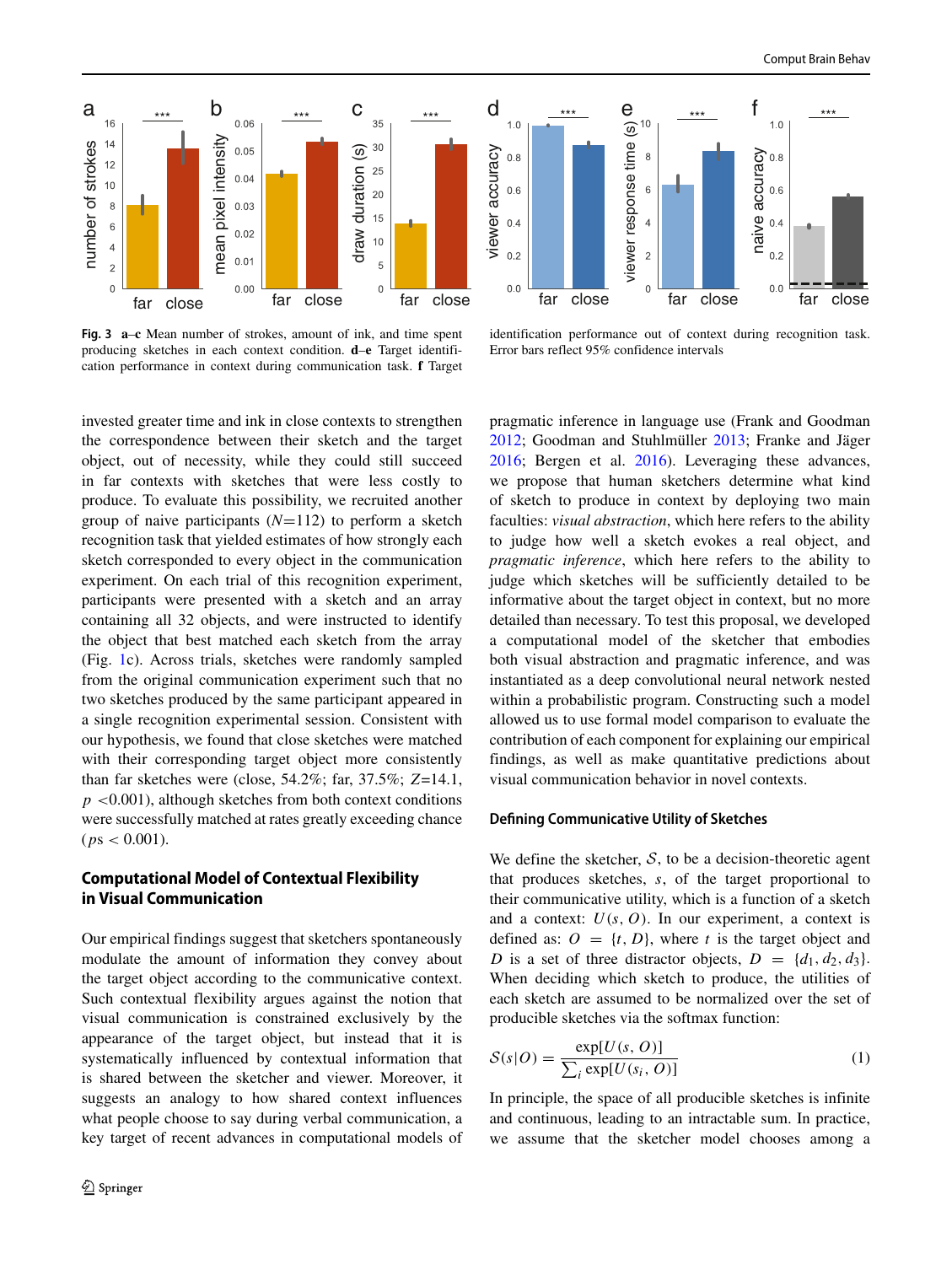large but finite set of sketches: those actually produced by participants in our experiment.

We first introduce the utility function for our proposed pragmatic sketcher, *S*prag, and then consider lesioned variants for comparison. This utility function formalizes the notion of pragmatic inference as a balance between how informative a more detailed sketch would be in context with how costly it would be to produce such a detailed sketch. It consists of two terms: an informativity term and a cost term.

The sketcher judges a sketch's informativity to be a mixture of two quantities: one reflecting its absolute *resemblance* to the target and the other its relative *diagnosticity* in the presence of particular distractors (see Fig. [4b](#page-4-0)). Resemblance is determined by how strongly a sketch *s* corresponds to the target object *t*, i.e. sim*(s, t)*, which inherently relies on some form of visual abstraction in order to compute. In our first set of modeling experiments, we estimate  $\sin(s, t)$  empirically as the proportion of trials in the recognition experiment on which the target object was matched to the sketch. Later, we present a model of visual abstraction, instantiated as a neural network capable of predicting sim*(s, t)* on heldout data.

Diagnosticity is determined by how strongly a sketch *s* corresponds to the target object *t*, *relative* to the other objects in context. Owing to its dependence upon contextual information, diagnosticity relies on both pragmatic inference and visual abstraction to compute. Formally, diagnosticity is defined by the natural log probability that a simulated viewer agent,  $V$ , would select the target object given the sketch and all objects in context,  $\ln \mathcal{V}(t|s, 0)$ . The simulated viewer  $V$ , in turn, is assumed to select the target object proportional to the correspondence between the sketch and the target, sim*(s, t)*, normalized by the sum of correspondences between the sketch and all four objects in context, again via the softmax function:

$$
\mathcal{V}(t|s, O) \propto \frac{\exp\{\alpha \cdot \text{sim}(s, t)\}}{\sum_{i=1}^{4} \exp\{\alpha \cdot \text{sim}(s, o_i)\}}
$$
(2)

Here, *i* indexes each object  $o \in O$ , and  $\alpha$  is a scaling parameter that determines how strongly the simulated viewer's decision policy favors the highest-utility sketch. As  $\alpha \rightarrow \infty$ , the simulated viewer is more likely to choose the object with highest perceptual correspondence to the sketch. Intuitively, this means that the viewer is more likely to pick the correct object when the sketch corresponds more strongly to the target than to the distractors.

To combine the resemblance and diagnosticity terms into a single informativity value, we introduce a weight parameter,  $w_d$ , that interpolates between them:

$$
I(s, O) = w_d \cdot \ln \mathcal{V}(t|s, O) + (1 - w_d) \cdot \text{sim}(s, t). \tag{3}
$$

Combining these terms captures the intuition that a communicative sketcher seeks to produce a sketch that both resembles the target object and distinguishes the target from the distractors.

Finally, we define a sketch's cost, *C(s)*, to be a monotonic function of the amount of time taken to produce

<span id="page-4-0"></span>

**Fig. 4 a** Schematic containing an example context and two candidate sketches under consideration by the sketcher,  $S$ . The thickness of each blue line reflects the absolute strength of the correspondence between a candidate sketch and object in context (resemblance). The thickness of each red line reflects the relative strength of the correspondence between a candidate sketch and each object, compared to its correspondence to the other objects in the context (diagnosticity). A sketch's informativity was hypothesized to depend on both its resemblance and diagnosticity. The sketcher expects the viewer,  $V$ , given the sketch and context, to select the target object proportional to the strength of the correspondence between the sketch and target object.

All else equal, the sketcher is assumed to prefer sketches that are less costly to produce. **b** Architecture of the visual encoder used to predict the correspondence between sketches and objects, which consists of a base convolutional neural network and fully connected "adaptor" neural network. The parameters of the base neural network are trained on separate data and frozen, whereas the parameters of the adaptor neural network are trained on subsets of our experimental data. First, two identical branches of the base neural network are applied to a sketch and object to extract a feature vector for each image. Next, these feature vectors are concatenated and passed through the adaptor neural network to yield a sketch-object correspondence score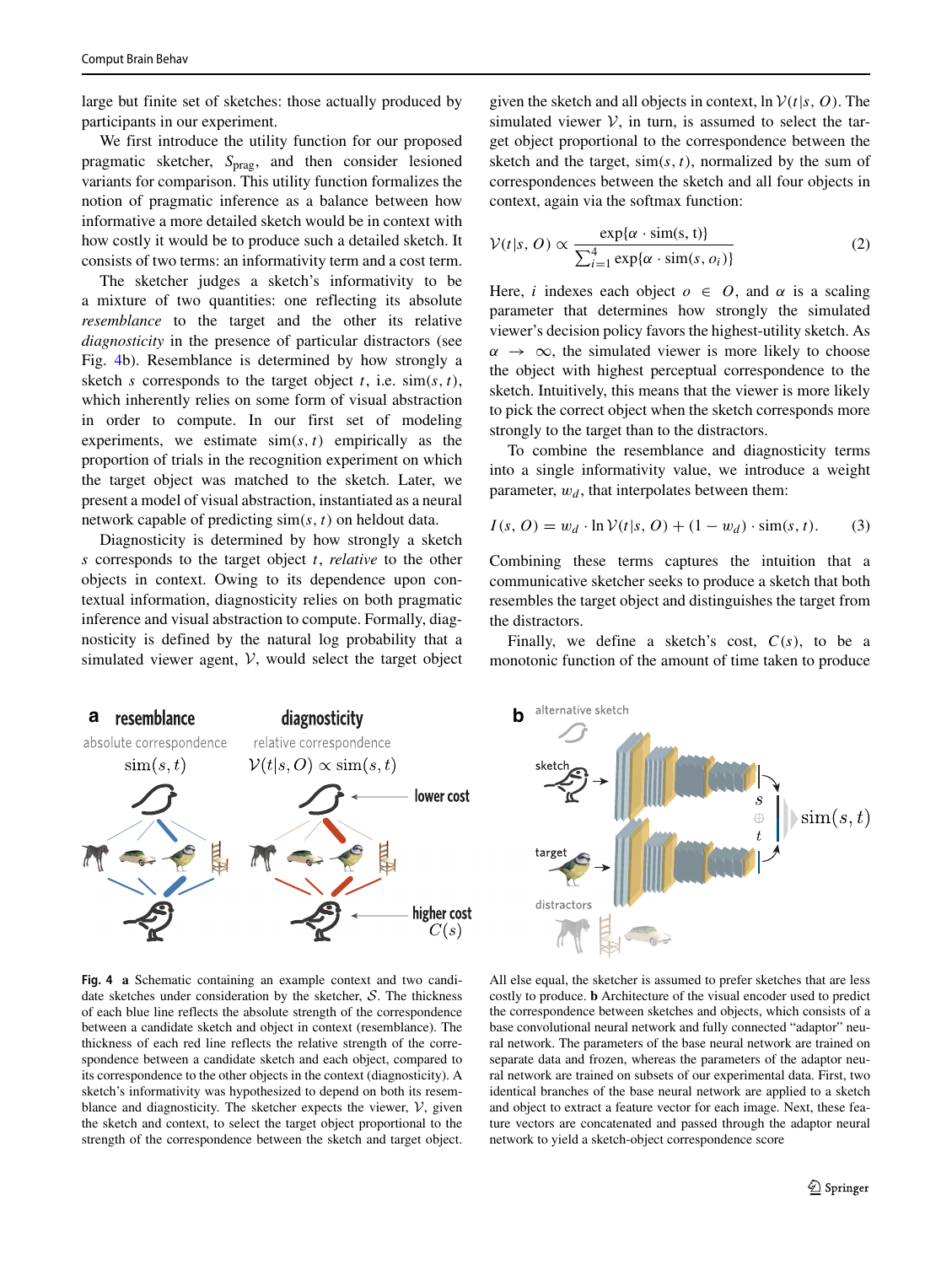it, linearly transformed to lie in the range [0*,* 1]. Putting these terms together, we have the full utility:

$$
U_{S_{\text{prag}}}(s, O) = w_i \cdot I(s, O) - w_c \cdot C(s)
$$
\n<sup>(4)</sup>

where  $w_i$  and  $w_c$  are independent, nonnegative scaling parameters that are applied to the informativity and cost terms, respectively. These parameters determine how strongly each term contributes to the overall utility of the sketch. This model contains four latent parameters: one each on informativity  $(w_i)$  and cost  $(w_c)$ , one that balances between diagnosticity and resemblance within the informativity term  $(w_d)$ , and one that tracks the optimality of the simulated viewer's decision policy  $(\alpha)$ . We inferred these parameters from our data via Bayesian data analysis (see the "Materials and Methods" section).

## **Evaluating Contribution of Pragmatic Inference**

We hypothesized that a pragmatic sketcher model that is sensitive to both context and cost would provide a strong fit to human sketch production behavior, as well as outperform lesioned alternatives lacking either component. To test this hypothesis, we compare the full pragmatic model, (*S*prag), with two nested variants with different utility functions: a *context-insensitive* sketcher,  $S_{sim}$ , in which the diagnosticity term is removed (i.e.,  $w_d=0$ ), leaving only the resemblance component in the informativity term; and a *cost-insensitive* sketcher, *S*nocost, in which the cost term is removed (i.e.,  $w_c = 0$ ), leaving only the full informativity term.

Our goal was to evaluate how well each model could produce informative sketches and appropriately modulate its behavior according to the context condition, and not necessarily to reproduce exactly the same sketch a particular participant had on a specific trial. As such, we collapsed across all sketches of a given object produced in a given context condition, yielding 64 "prototype" sketches for each object-context category characterized by the average cost and sketch-object correspondence values in that category. For example, the prototypical "close basset" sketch is characterized by the average cost and object correspondence values across all basset sketches produced in close contexts. Decisions by the sketcher model were generated at the same level of granularity, in the form of a probability distribution over these 64 prototype sketches. To generate these decisions, first we employed Bayesian data analysis to infer a posterior distribution over the four latent parameters in the model  $(w_i, w_c, w_d, \alpha)$ . Next, we presented each model with exactly the same set of contexts that were presented to human sketchers in the communication experiment, and evaluated the posterior predictive probabilities that each model assigned to sketches in each object-context category, marginalizing over the posterior distribution over latent parameters. We conducted these inference and evaluation steps independently on five balanced splits of the dataset, providing an estimate of reliability and permitting side-byside comparison with subsequent modeling results using the same splits for cross-validation (see the "Evaluating contribution of visual abstraction" section).

We found that the full model, S<sub>prag</sub>, provided a much better fit to human behavior than the context-insensitive variant, *S*sim (median log Bayes factor [BF] across crossvalidation folds  $= 16.1$ ; see Table [1\)](#page-5-0), and the costinsensitive variant,  $S_{\text{nocost}}$  (BF = 9.54). To gain further insight into the functional consequences of each lesion, we investigated three aspects of each model's behavior: (a)

<span id="page-5-0"></span>**Table 1** Log Bayes factors (BF) for comparisons between full and lesioned model variants (columns) for each cross-validation fold (rows)

| Human recog    |                        |                  | Visual encoder         |                  |              |              |
|----------------|------------------------|------------------|------------------------|------------------|--------------|--------------|
| Split          | Context vs. no-context | Cost vs. no-cost | Context vs. no-context | Cost vs. no-cost | High vs. mid | High vs. low |
|                | 18.0                   | 11.9             | 44.5                   | 2.70             | 105          | 282          |
| 2              | 8.46                   | 9.89             | 20.9                   | $-0.33$          | 92.5         | 242          |
| 3              | 19.2                   | 8.95             | 31.9                   | 1.98             | 94.8         | 257          |
| $\overline{4}$ | 13.4                   | 9.54             | 8.35                   | $-0.67$          | 93.4         | 248          |
| 5.             | 16.1                   | 7.92             | 28.1                   | 5.99             | 114          | 269          |
| Median         | 16.1                   | 9.54             | 28.1                   | 1.98             | 94.8         | 257          |

Log-BFs*>*0 indicate greater evidence for the full model than the lesioned variant. Columns under the human recog header contain comparisons between model variants that used empirical estimates of perceptual correspondence based on human sketch recognition behavior. Columns under the visual encoder header contain comparisons between model variants that used a deep convolutional neural network visual encoder, trained in a five-fold cross-validated manner using human sketch recognition behavior. The context vs. no-context columns includes comparisons between context-sensitive and context-insensitive variant; the cost vs. no-cost columns includes comparisons between cost-sensitive and cost-insensitive variant; the high vs. mid column includes comparisons between model variants using a high adaptor vs. mid adaptor in a context/cost-sensitive model; and the high vs. low column includes comparisons between model variants using a high adaptor vs. low adaptor in context/cost-sensitive model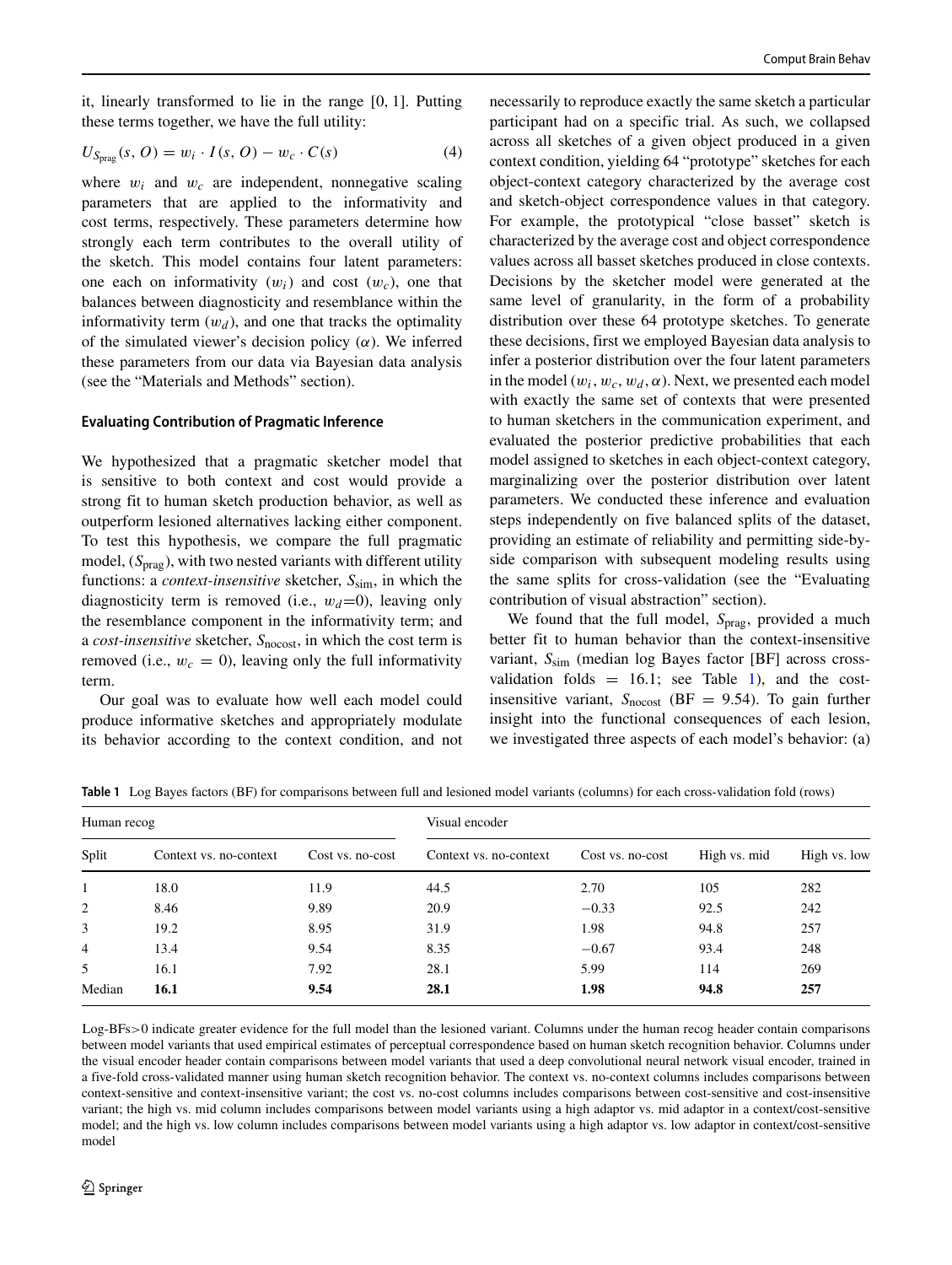*sketch retrieval*: the ability to assign a high absolute rank to the target sketch category in context, out of the 64 objectcontext alternatives; (b) *context congruity*: the ability to consistently assign a higher rank to the context-congruent version of the target object over the context-incongruent version; and (c) *cost modulation*: how consistently a model produced costlier sketches than average in the close condition, and less costly sketches than average in the far condition, mirroring human behavior.

We found that in general, sketch retrieval performance was high for all three model variants (target rank 95% CI: pragmatic = [1.43*,* 1.50], context-insensitive = [1.54*,* 1.60], cost-insensitive = [1.55*,* 1.60]) (Fig. [5a](#page-6-0), left). This shows that all three model variants were highly accurate at retrieving a sketch of the correct *object*, with both close and far versions providing a better match than any of the other sketches. However, only the pragmatic sketcher was able to reliably produce the sketch appropriate for the context condition more frequently than would be predicted by chance (95% CI proportion, [0.571, 0.620]; Fig. [5b](#page-6-0), left); neither the context-insensitive nor the cost-insensitive variants displayed this context congruity (95% CI: context-insensitive = [0.478*,* 0.525], cost-insensitive = [0.498*,* 0.501]). We observed that the lack of context congruity in the lesioned variants was attributable to an overall bias towards close sketches, which are highly informative in absolute terms, and thus higher in communicative utility if the distractors or sketch cost is ignored.

Moreover, only the pragmatic sketcher produced costlier sketches than average in the close condition (95% CI normalized cost,  $[0.205, 0.218]$  vs. grand mean cost = 0.196; Fig. [5c](#page-6-0), left), and less costly sketches than average in the far condition (95% CI, [0.175*,* 0.180]). The context-insensitive variant is inherently unable to modulate the cost of the sketches it produces by context condition, and thus was no more or less likely to select a costlier, more diagnostic sketch on a close trial (95% CI, [0.187*,* 0.194]) than a far trial (95% CI, [0.187*,* 0.192]), and preferred slightly less costly sketches overall. While the cost-insensitive variant did exhibit cost modulation by context, because it ignores their cost, it preferred costlier sketches overall in both close (95% CI, [0.229*,* 0.241]) and far contexts (95% CI, [0.214*,* 0.220]). Nevertheless, this

<span id="page-6-0"></span>

**Fig. 5** Sketch production behavior by model variant. A green disc indicates that a given model is context/cost sensitive; a red "X" indicates the lack of context/cost sensitivity. Results in the left-hand region of each panel (white background) reflect model predictions when using empirical estimates of sim*(s, o)* based on human sketch recognition behavior. Results in the right-hand region (gray background) reflect model predictions when using variants of the visual encoder that represented sketches and objects at varying levels of visual abstraction (i.e., high, mid, low). All results reflect average model behavior on test data across five cross-validation folds. Error bars represent 1 s.e. for this average estimate, found by applying inverse-variance weighting on individual confidence intervals from each train-test split. **a** Rank of target sketch in list of 64 object-context categories, ordered by the probability assigned by each model. Dashed line reflects expected target rank under uniform guessing. Distribution of target rank scores across models suggest that high-quality estimates of sim*(s, o)* are critical for strong performance. **b** Proportion of trials on which each model assigned a higher rank to the context-congruent sketch of the correct object than the context-incongruent version of the correct object. Dashed line reflects expected behavior under indifference between the two versions of the sketch. Only models above this line show consistent and appropriate modulation of sketch production by context. **c** Normalized time cost of sketches produced by each model. Predicted sketch cost on each trial computed by marginalizing over probabilities assigned to each sketch category. Darker bars reflect behavior in the close condition; lighter bars the far condition. Dashed line indicates the average cost of sketches in the full dataset; bars below this line reflect a preference for sketches that are less costly than average, bars above this line for sketches that are costlier than average. Only models that span this dashed line match the pattern of contextual modulation of sketch cost displayed by human sketchers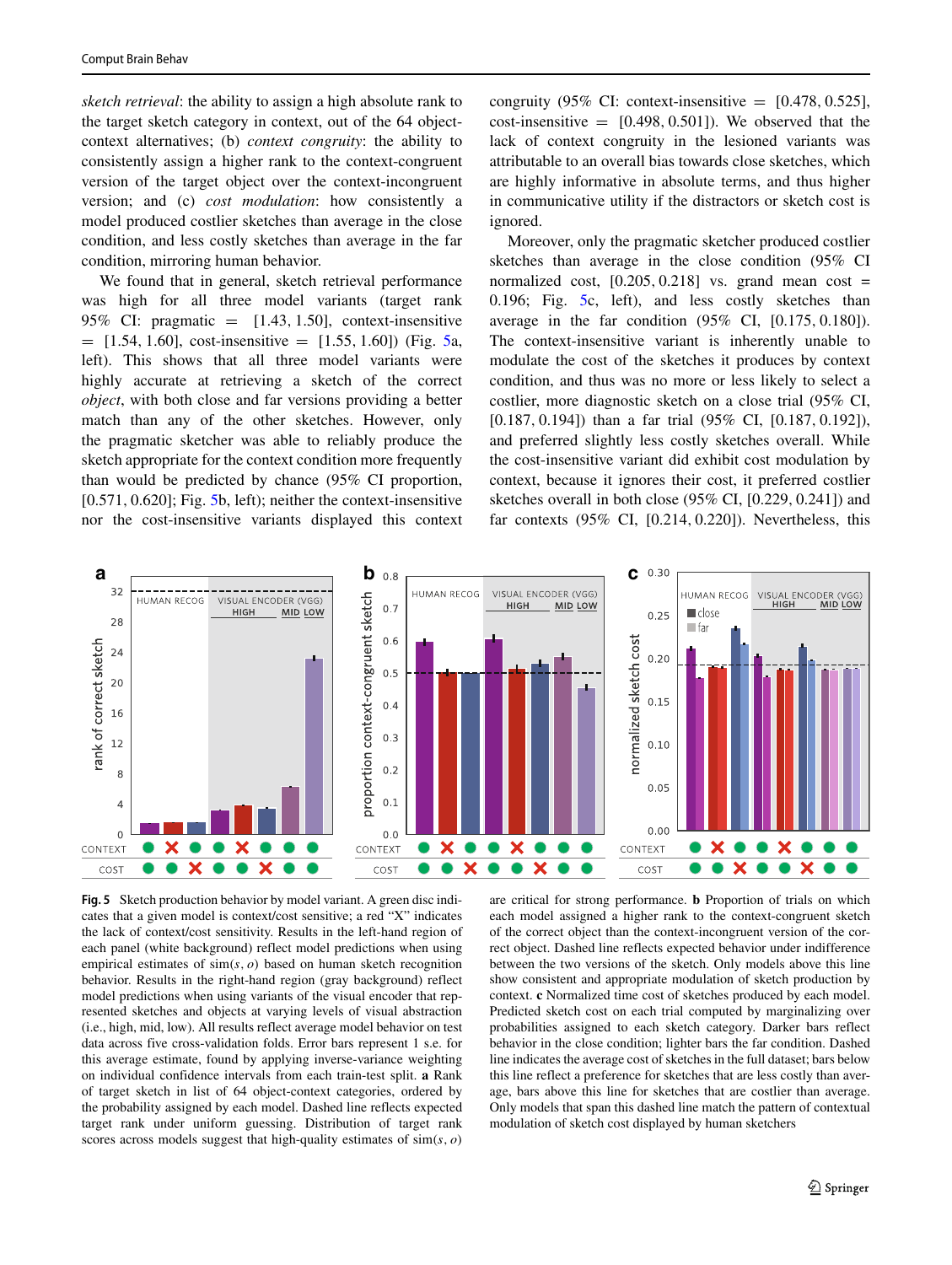cost-insensitive variant still produced consistently costlier sketches in close contexts than in far contexts. This can be understood as having been driven by the remaining diagnosticity component of the informativity term. Because the cost-insensitive variant still places a higher utility on sketches that are highly diagnostic, it is still biased to produce costly but diagnostic sketches in close contexts. By contrast, in far contexts, close and far sketches may be similarly diagnostic, and thus the model produces a mixture of these sketch types. Together, these results suggest that both context and cost sensitivity are critical for capturing key aspects of contextual flexibility in human visual communication.

## **Evaluating Contribution of Visual Abstraction**

Having established the importance of pragmatic inference, we next sought to evaluate the contribution of visual abstraction. Such evaluation requires an encoding model that captures how abstract perceptual information is extracted from raw visual inputs across successive stages of visual processing. Our approach to modeling visual abstraction is grounded in the neural computations that support robust visual object recognition in higher primates. These computations are carried out by a set of hierarchically organized brain regions known as the ventral visual stream (Malach et al. [2002;](#page-15-11) Rolls [2001\)](#page-15-12). Across the ventral stream, simple visual features are transformed across successive levels of the hierarchy to support readout of more abstract visual properties (e.g., object identity). Recent work has found deep convolutional neural networks (DCNN), optimized to perform challenging object recognition tasks, to provide a strong computational framework for modeling these computations (Yamins et al. [2014;](#page-15-13) Güclü and van Gerven [2015\)](#page-15-14). Specifically, model activations in successive layers of DCNN models have been found to be quantitatively predictive of neural firing patterns in successive regions along the ventral stream (Yamins et al. [2014\)](#page-15-13). Especially relevant to the current study, higherlayer representations have also been found to capture more abstract perceptual information in drawings (i.e., intended category) than lower-layer representations (Fan et al. [2018\)](#page-14-2).

Informed by this prior work, we hypothesized that higher-layer representations of a DCNN would provide a stronger basis for predicting human judgments of the perceptual correspondence between a sketch and object than would representations in lower layers. To evaluate this hypothesis, we compared DCNN-based encoding models that varied only in depth, and thus the degree of visual abstraction they achieve prior to the final step of predicting the perceptual correspondence between a sketch and object.

Each encoder variant consists of two functional components: a base visual encoder network, *B*, and an adaptor network,  $A: \text{sim}(s, o) = A(B(s, o))$ . For the base encoder, we employ a widely used and high-performing deep convolutional neural network architecture, VGG-19, pretrained to recognize objects from the Imagenet database, whose parameters remain frozen (Simonyan and Zisserman [2014;](#page-15-15) Deng et al. [2009\)](#page-14-19). We then augment the pretrained feature representation of the base encoder with a shallow adaptor network, which is trained to predict the perceptual correspondence between specific sketch-object pairs. The reason we train an adaptor network is that although prior work has shown that representation of object *categories* converges for sketches and photos at higher layers in DCNN models trained only on photos (Fan et al. [2018\)](#page-14-2), additional supervision can substantially improve the accuracy of predictions involving comparisons between sketches and photos at the *instance* level (Sangkloy et al. [2016\)](#page-15-16).

Complex transformations applied by successive layers of VGG-19 are required to capture human behavior. To evaluate the importance of the greater visual abstraction available at higher layers of VGG-19, we compare adaptor networks that intercept VGG-19 image representations at a lower, middle, and higher layer.

Each adaptor network was trained to predict the empirical estimates of sketch-object correspondence from the recognition experiment, and evaluated on held out data in a 5-fold cross-validated manner using the same splits as in the previous section.

Consistent with our hypothesis, we found that a pragmatic sketcher model employing high-level features provided a substantially better fit to the data than one using mid-level features (high vs. mid BF, 94.8) or lowlevel features (high vs. low BF, 257). These results show that making fuller use of the depth of VGG to compute the perceptual correspondence between a sketch and object yields a stronger basis for explaining human visual communication behavior. Unsurprisingly, this pragmatic sketcher model employing high-level features did not fit the data as well as the pragmatic sketcher model that could directly access human recognition data ( $BF = 105.71$ ). However, a major advantage of incorporating a visual encoder is the capacity to generalize to novel sketches without requiring the collection of additional recognition data for each new sketch.

To further probe the functional consequences of decreasing the capacity for visual abstraction, we investigated each model variant on sketch retrieval, context congruity, and cost modulation. Critically, we found that high-level features supported strong performance on sketch retrieval (95% CI target rank, [3.03*,* 3.37], Fig. [5a](#page-6-0)), compared to mid-level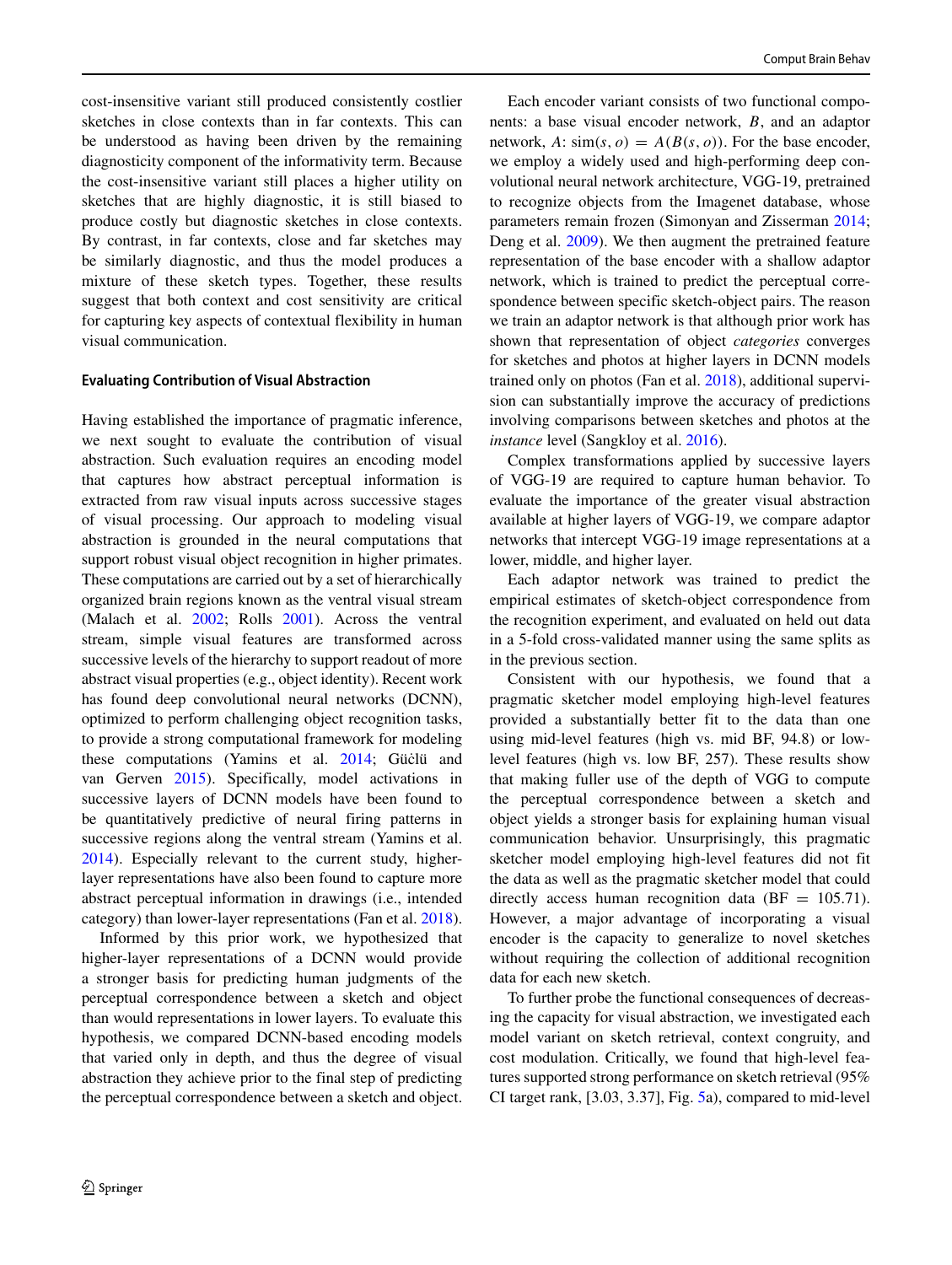features (target rank, [6.05*,* 6.56]) and low-level features (target rank, [22.4*,* 24.1]). These results show that without a high-performing visual encoder, the model is much less likely to produce sketches of the correct object, a basic prerequisite for successful visual communication even in the absence of contextual variability.

Moreover, the pragmatic sketcher model using highlevel features also displayed context congruity (95% CI, [0.583*,* 0.632], Fig. [5b](#page-6-0)), comparable in degree to the best-performing pragmatic model that operated directly on empirical estimates of sketch-object correspondence, showing that our full sketcher model displayed this signature of contextual flexibility for novel communicative contexts and sketches. The variant using mid-level features also displayed context congruity to a weaker extent (95% CI, [0.526*,* 0.576]), suggesting that an intermediate level of visual abstraction is sufficient to achieve an intermediate degree of context congruity. By contrast, the variant using low-level features failed to prefer the context-congruent sketch category (95% CI, [0.435*,* 0.475]), providing a lower bound on the level of visual abstraction required in the underlying encoder to support flexible visual communication behavior.

Again, only the pragmatic sketcher model using highlevel features displayed the same qualitative pattern of cost modulation as people did (95% CI: close = [0.199*,* 0.208],  $far = [0.178, 0.181]$ , Fig. [5c](#page-6-0)), while both of the other variants using mid-level and low-level features failed to do so (95% CI: mid-level: close = [0.186*,* 0.189], far = [0.186*,* 0.188]; low-level: close = [0.188*,* 0.189], far = [0.188*,* 0.189]).

These results so far show the best-performing visual encoder to be the one making fuller use of the depth of the base visual encoder to extract more abstract perceptual properties, providing strong evidence for the importance of a high degree of visual abstraction for explaining our empirical findings. Next, we performed the same context and cost sensitivity lesion experiments as before in order to evaluate the contribution of pragmatic inference in our full sketcher model. Again, we found that the pragmatic sketcher provided a stronger overall fit to human behavior than the context-insensitive variant (BF  $= 28.1$ ; see Table [1\)](#page-5-0), and a modestly better fit than the cost-insensitive variant ( $BF = 1.98$ ). Critically, we found that removing context and cost sensitivity diminished the ability of this model to produce the context-congruent sketch of the correct object (context-insensitive 95% CI, [0.489*,* 0.539]; cost-insensitive 95% CI, [0.507*,* 0.554]; Fig. [5b](#page-6-0)), and appropriately modulate the cost of the sketches it produced (context-insensitive  $95\%$  CI: close = [0.185*,* 0.190], far = [0.185*,* 0.189]; cost-insensitive 95% CI: close = [0.210*,* 0.219], far = [0.196*,* 0.200]; Fig. [5c](#page-6-0)). By contrast, these lesions led to only modest decrements in overall sketch retrieval performance (95% CI target rank: context-insensitive  $=$  [3.65, 4.05], cost-insensitive  $=$ [3.33*,* 3.67]; Fig. [5a](#page-6-0)), suggesting that the visual encoder itself is a major determinant of the ability to produce sketches of the correct *object*, even if not the contextcongruent version. These results converge with those of the lesion experiments conducted on the pragmatic sketcher model lacking a visual encoder, and together provide strong evidence for the importance of both visual abstraction and pragmatic inference for explaining contextual flexibility in human visual communication.

# **Discussion**

The present study examined how communicative context influences visual communication behavior in a drawingbased reference game. We explored the hypothesis that people spontaneously account for information in common ground with their communication partner to produce drawings that are diagnostic of the target relative to the alternatives, while not being too costly to produce. We found that people spontaneously modulate how much time they invest in their drawings according to how similar the distractors are to the target, spending more time to produce more informative sketches when the alternatives were highly similar, but getting away with spending less time and producing less informative drawings when the alternatives were highly distinct. Observing such contextual flexibility provides strong evidence that visual communication about an object is not constrained exclusively by the visual properties of that object alone. Rather, our findings expose a critical role for pragmatic inference—the ability to infer what information would not only be true, but be *relevant* to communicate in context. To test this hypothesis, we developed a computational model that embodied both pragmatic inference and visual abstraction, and found that it predicted human communication behavior well, and outperformed variants of the model lacking either component. Together, this paper presents a first algorithmically explicit theory of how visual perception and social cognition support contextual flexibility during visual communication.

There are deep similarities between the computations performed by the visual encoder in our model and those posited by classic exemplar theories of categorization (Shepard [1958;](#page-15-17) Medin and Schaffer [1978;](#page-15-18) Nosofsky [1988\)](#page-15-19). For instance, our model encodes all objects and sketches as vectors embedded in a high-dimensional feature space, and learns (via the adaptor network) a similarity function that computes the correspondence between sketches and objects. Unlike the settings in which classic categorization models have typically been applied, our visual encoder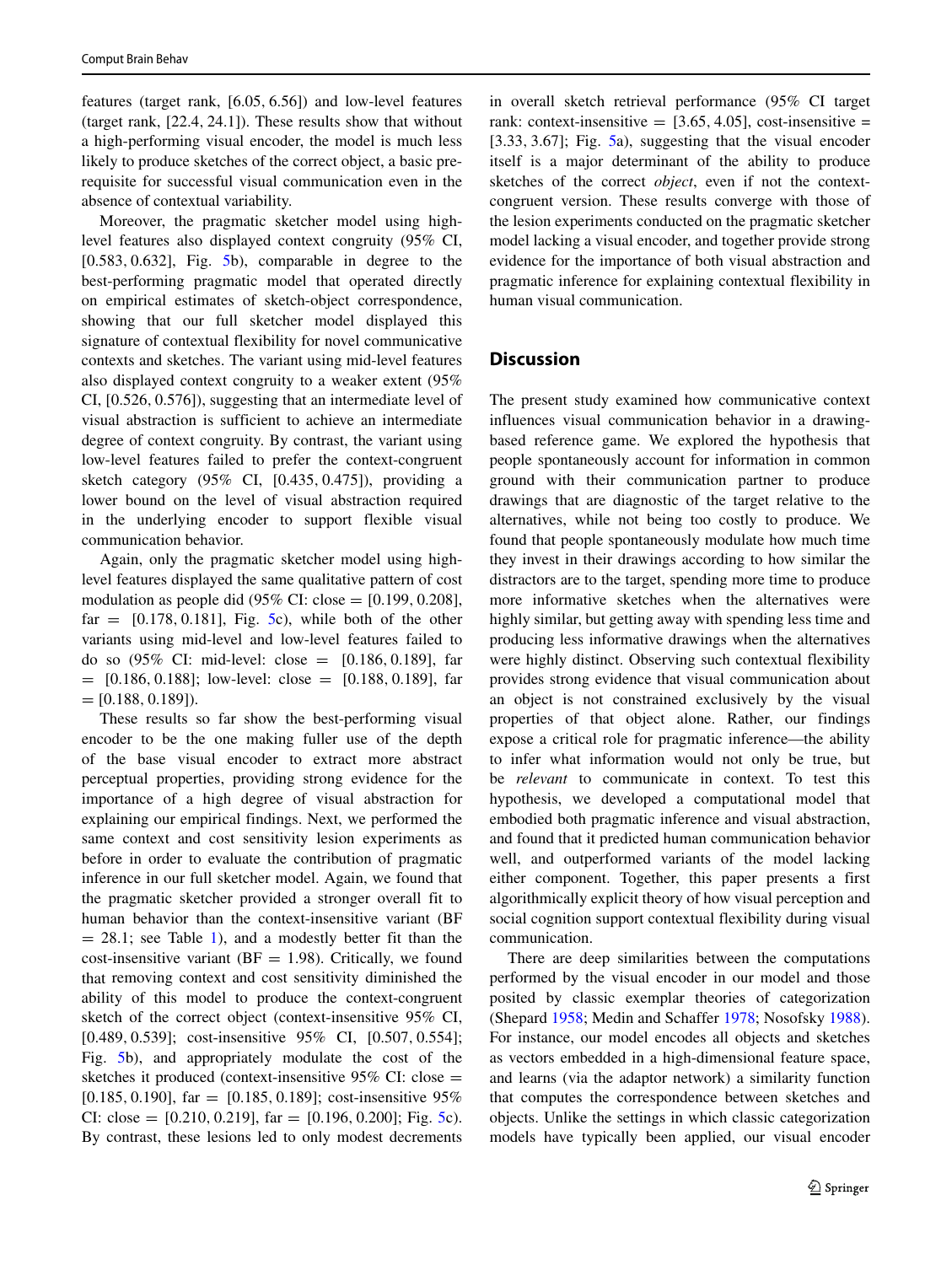operates directly on image inputs in order to compute similarity relations between instances from distinct visual modalities (i.e., sketch and 3D rendering). Although DCNN representations have recently been applied to explain human similarity judgments about images (Peterson et al. [2018;](#page-15-20) Kubilius et al. [2016\)](#page-15-21), ours is among the first cognitive models to focus on learning instancelevel mappings *between* image modalities. In developing the visual encoder, we discovered that simple distance metrics (e.g., cosine or euclidean) applied to DCNN feature vectors were insufficient to accurately capture the human judgments of the correspondence between individual sketches and objects. As a consequence, we developed a custom nonlinear similarity function, parameterized by a shallow "adaptor" neural network, in order to predict these correspondence relationships. More broadly, training adaptor neural networks to read out psychological quantities of interest from generic DCNN feature representations may be a promising approach to modeling how context and learning adapts perceptual representations for various downstream behaviors (Nosofsky [2011;](#page-15-22) Medin and Schaffer [1978\)](#page-15-18).

This work generalizes the Rational Speech Act (RSA) modeling framework, originally developed to explain contextual effects in verbal communication (Frank and Goodman [2012;](#page-14-16) Goodman and Stuhlmüller [2013;](#page-14-15) Franke and Jäger  $2016$ ; Bergen et al.  $2016$ ), to the domain of visual communication. RSA models take inspiration from the insights of Paul Grice (Grice [1975\)](#page-14-13), and incorporate ideas from decision theory, probabilistic models of cognition, bounded rationality, and linguistics, to understand how substantial variance in natural language use can be explained by general principles of social cognition. They have been shown to capture key patterns of natural language use (Goodman and Stuhlmüller [2013\)](#page-14-15), achieve good quantitative fits with experimental data (Kao et al. [2014\)](#page-15-8), and enhance the ability of artificial agents to produce informative language in reference game tasks (Monroe et al. [2017;](#page-15-23) Cohn-Gordon et al. [2018\)](#page-14-20). In extending this modeling framework to the visual domain, our findings provide novel evidence for the possibility that similar cognitive mechanisms may underlie pragmatic behavior across different communication modalities. This is a notion implicitly endorsed by prior work that has used nonlinguistic communication modalities to investigate general constraints on communication, although these prior studies have not directly investigated contextual flexibility. (Goldin-Meadow and Feldman [1977;](#page-14-21) Garrod et al. [2007;](#page-14-9) Fay et al. [2010;](#page-14-10) Theisen et al. [2010;](#page-15-24) Garrod et al. [2010;](#page-14-22) Galantucci [2005;](#page-14-11) Verhoef et al. [2014\)](#page-15-25). Together, our findings suggest how drawings spanning a wide range of appearances can all nevertheless be effective carriers of meaning, depending on how much and what kind of information is shared between communicators. A fruitful avenue for future research would be to augment the current model with the capacity to learn from feedback and accumulate shared information over time, endowing it with the capacity to develop conventionalized ways of depicting objects that are increasingly efficient, yet still meaningful within a context (Garrod et al. [2007;](#page-14-9) Hawkins et al. [2019\)](#page-15-26).

Formally accounting for how shared information constrains visual communication is an important step towards a functional theory of pictorial meaning—how and why the pictures we use, including sketches, diagrams, icons, maps, and graphs look the way they do. One of the principal insights resulting from our study is that substantial progress towards this goal can be made by modeling the production of pictorial representations as fundamentally solving a social communication problem. While this general idea has roots in the philosophical literature (Goodman [1976;](#page-14-4) Abell [2009\)](#page-14-14), our model is, to our knowledge, the first that can be directly applied to images to generate quantitative predictions. Although the trained model we present is optimized for the particular set of objects we used in our human behavioral experiment, our modeling *approach* is generic and can be applied to any new dataset. This is important because it suggests a general approach to modeling sketch understanding, which could have applications ranging from sketch-based retrieval (i.e., search engine using sketches as input; Sangkloy et al. [\(2016\)](#page-15-16)) to automatic sketch evaluation (e.g., in educational settings, how well a sketch captures the relevant properties of a target concept; Forbus et al. [\(2008\)](#page-14-23)).

There are several limitations of our model that would be valuable to address in future work. First, obtaining a visual encoder that could produce accurate predictions of perceptual correspondence between sketch-object pairs required substantial supervision. While heavy supervision is not uncommon when developing neural network models of sketch representation (Sangkloy et al. [2016;](#page-15-16) Yu et al. [2017;](#page-15-27) Song et al. [2017\)](#page-15-28), future work should investigate architectures that require weaker supervision to estimate image-level correspondences between sketches and natural photographs. Moreover, future work should develop highercapacity models that can scale up to a wider range of visual referents than the limited set of objects tested in our study, while avoiding a corresponding increase in model complexity and supervision. One promising approach may be to exploit the hierarchical and compositional structure of natural objects (i.e., parts, subparts, and their relations), as they are expressed in both natural images and sketches of objects (Mukherjee et al. [2019\)](#page-15-29).

Second, our model produces a decision over which *type* of sketch to produce in context, rather than producing a *particular* sketch. This is of course different from the action selection problem human participants face—they must decide not only what stroke to make, but where to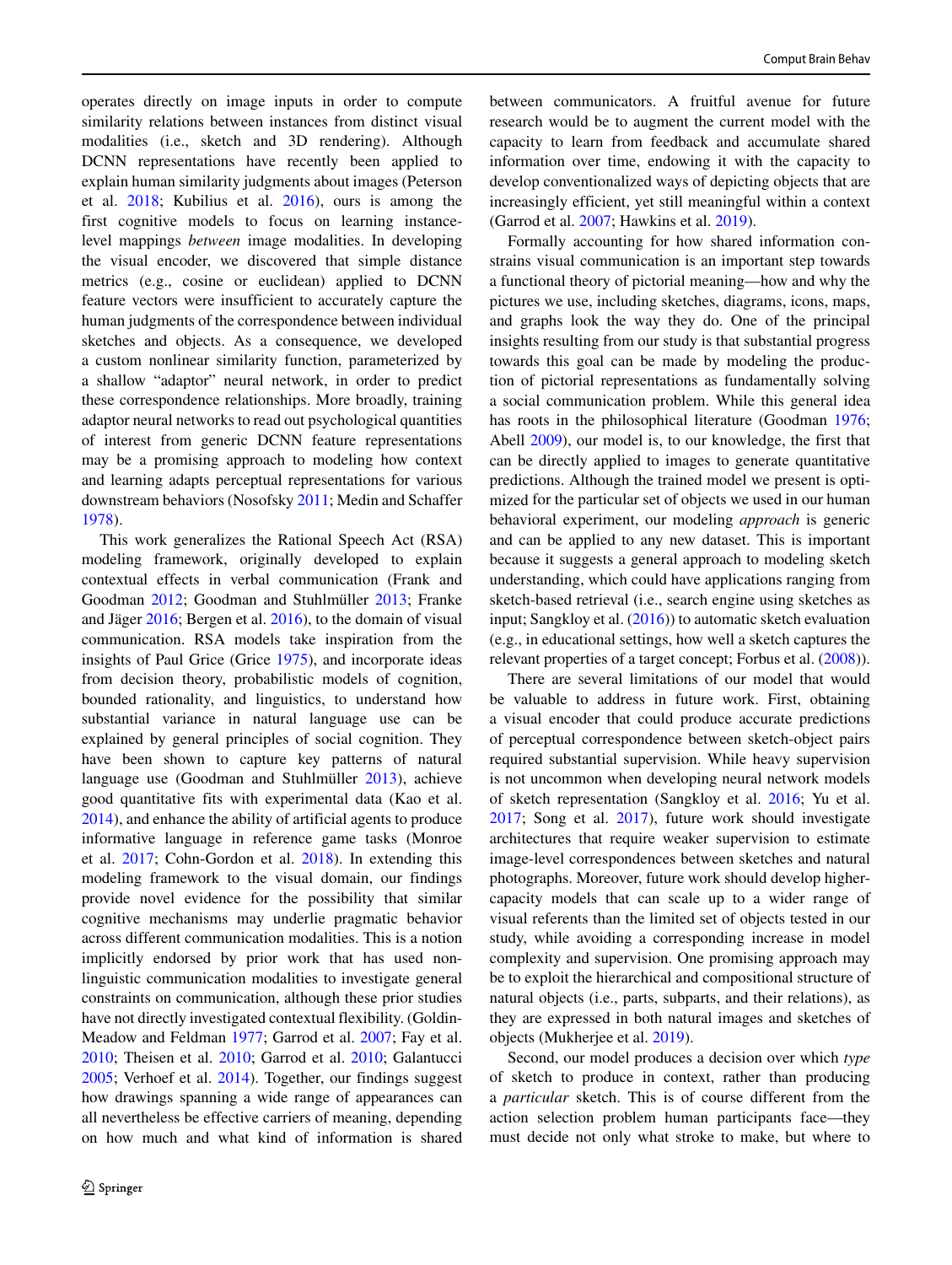place them, how many, and in what order. While there have been recent and promising advances in modeling sketch production as a sequence of such actions (Lake et al. [2015;](#page-15-30) Ha and Eck [2017;](#page-15-31) Ganin et al. [2018\)](#page-14-24), these approaches have not yet been shown to successfully emulate how people sketch real objects, much less how this behavior is modulated by communicative context. Future work should develop sketch production models that both operate on natural visual inputs and more closely approximate the action space inherent to the task.

Meeting these challenges is not only important for developing more human-like artificial intelligence, but may also shed new light on the nature of human visual abstraction, and how ongoing perception and longterm conceptual knowledge guide action selection during complex, natural behaviors. In the long term, investigating the computational basis of visual communication may shed light on the sources of cultural variation in pictorial style, and lead to enhanced interactive visualization tools for education and research.

# **Materials and Methods**

## **Communication Experiment: Manipulation of Context in Sketch-Based Reference Game**

#### **Participants**

A total of 192 unique participants, who were recruited via Amazon Mechanical Turk (AMT) and grouped into pairs, completed the experiment. They were provided a base compensation of \$2.70 for participation and earned a \$0.03 bonus for each correct trial. In this and subsequent behavioral experiments, participants provided informed consent in accordance with the Stanford IRB.

## **Stimuli and Task**

Because our goal was to understand how context influences the level of detail people use to distinguish objects from one another during visual communication, we populated our reference game with contexts possessing two key properties: (1) they contained familiar real-world objects, so that a primary source of variation would be driven by context, rather than difficulty recognizing or sketching the objects, *per se*; and (2) they systematically varied in target-distractor similarity within a session, lending greater statistical power to comparisons between context conditions. To satisfy these objectives, we obtained 32 3D mesh models of objects belonging to 4 basic-level categories (i.e., birds, chairs, cars, dogs), containing eight objects each. Each object was rendered in color on a gray background at three-quarter perspective, 10◦ viewing angle (i.e., slightly above), and fixed distance. Independently in each experimental session, objects were allocated to eight sets of four objects: Four of these sets contained objects from the same category ("close"); the other four of these sets contained objects from different categories ("far" condition). The assignment of objects to set and condition was randomized across pairs. Each set of four objects was presented four times each, such that each object in the quartet served as the target exactly once.

Sketchers drew using black ink on digital canvas (pen width = 5 pixels;  $300 \times 300$  pixels) embedded in a web browser window using Paper.js [\(http://paperjs.org/\)](http://paperjs.org/). Participants drew using the mouse cursor, and were not able to delete previous strokes. Each stroke was rendered on the viewer's screen as soon as it was produced. There were no restrictions on how long participants could take to make their drawings. After the sketcher completed their drawing, the viewer guessed the identity of the drawn object by clicking one of the four objects in the array. Otherwise, the viewer had no other means of communicating with the sketcher. Both participants received immediate task-related feedback: the sketcher learned which object the viewer had clicked, and the viewer learned the identity of the target. Both participants earned bonus points for each correct response.

## **Statistics**

We primarily employed non-parametric analysis techniques (i.e., bootstrap resampling) to estimate the effects of experimental manipulations (Efron and Tibshirani [1994\)](#page-14-25). We favored this approach owing to its emphasis on estimation of effect sizes, by contrast with the dichotomous inferences yielded by traditional null-hypothesis significance tests (Cumming [2014\)](#page-14-26). Nevertheless, we found that traditional parametric statistical inference tests (i.e., *t* tests) gave similar results, suggesting that our findings were robust to the particular choice of statistical analysis technique.

## **Recognition Experiment: Measuring Perceptual Similarity Between Sketches and Objects**

#### **Participants**

A total of 112 participants were recruited via Amazon Mechanical Turk (AMT). They were provided a base compensation of \$1.00 for their participation, and earned an additional \$0.01 bonus for each correct response.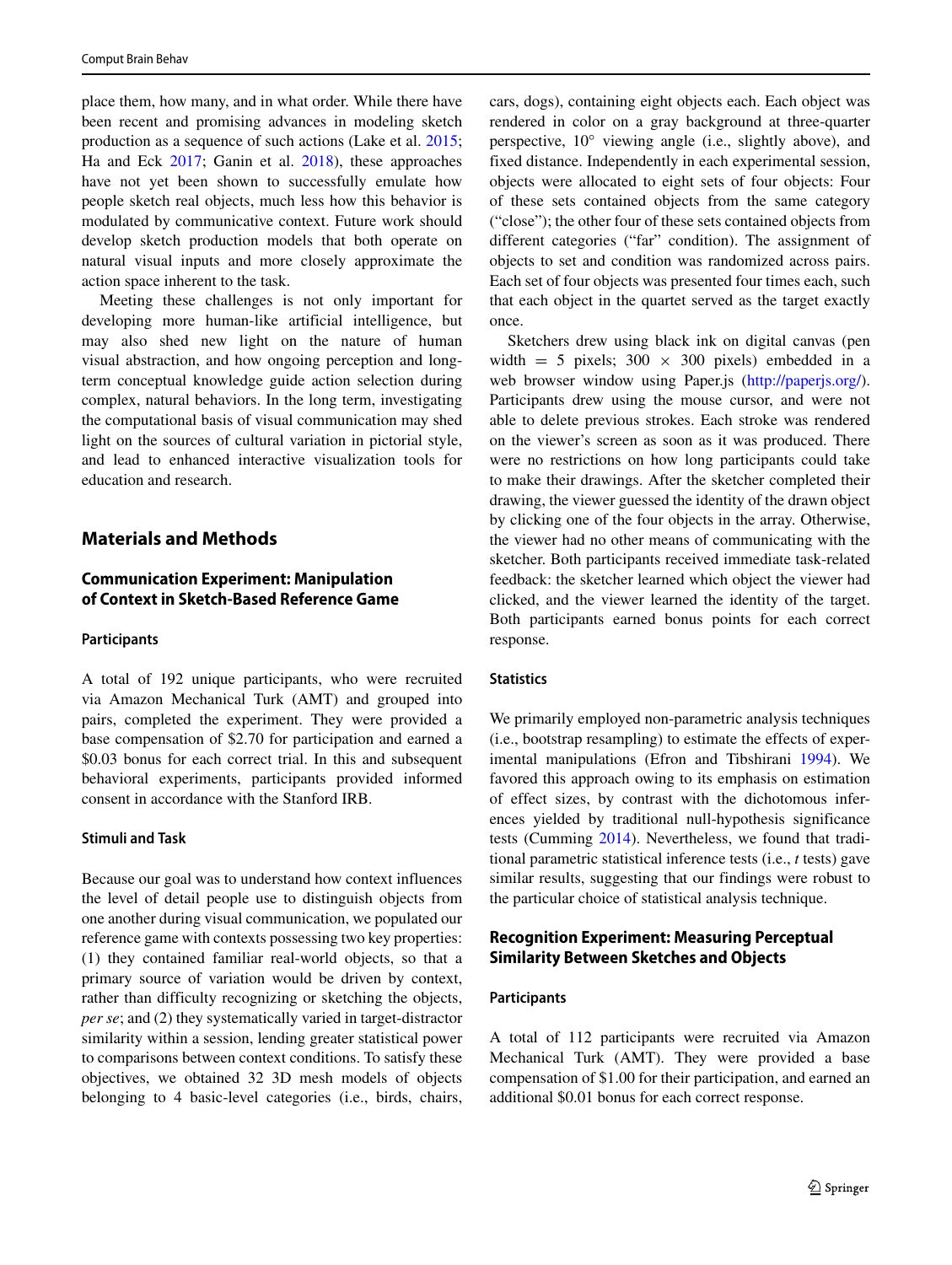## **Task**

On each trial, participants were presented with a randomly selected sketch collected in the communication experiment, surrounded by a grid containing the 32 objects from that experiment. Their goal was to select the object in the grid that best matched the sketch. Participants received task feedback in the form of a bonus earned for each correct trial. Participants were instructed to prioritize accuracy over speed. We applied a conservative outlier removal procedure based on response latency, whereby trials that were either too fast to have supported careful consideration of the sketch and menu of objects (*RT <* 1000*ms*), or too slow and suggestive of an attentional lapse  $(RT > 30s)$ , were filtered from the dataset. The removal of these outlier trials (8.01%) did not have a substantial impact on the pattern of recognition behavior. In order to mitigate the possibility that participants could adjust their matching strategy according to any particular sketcher's style, each session was populated with 64 sketches sampled randomly from different reference games. To obtain robust estimates of sketch-object perceptual correspondences, each sketch was presented approximately 10 times across different sessions.

## **Computational Modeling**

## **Sketch Data Preprocessing**

To train and evaluate our sketcher model, we first filter the sketch dataset to retain only sketches that were correctly identified by the viewer during the communication task (6.2% incorrect) and were compliant with task instructions by not including "drawn" text annotations (4.4% noncompliant). This filtered sketch dataset was then split into training, validation, and test sets in a 80%, 10%, and 10% ratio, and this split was performed in a 5-fold crossvalidated manner. Splits were based on context, defined as the set containing a specific target object and three distractor objects, such that no context appeared both in the training and test splits of any cross-validation fold. We ensured that: (1) the number of sketches from each category (i.e., car) and (2) the proportion of sketches from close and far trials were equated across splits. This was done to control for biases in model performance due to imbalances in the training or test set.

## **Deriving Empirical Estimates of Perceptual Correspondence Between Sketches and Objects**

In the recognition experiment, most sketches were not matched exclusively to a single object, but to several. We treated these sketches as thus displaying some degree of correspondence to the several objects it was matched to at least once. For a single sketch, we estimate the perceptual correspondence between that sketch and any object as the proportion of recognition task trials on which it was matched to that object. For sketches in each of 64 objectcontext categories, we estimate the "aggregated" sketchobject correspondence to be the proportion of recognition task trials on which any sketch from this category was matched to that object. Because our goal was to understand how well each model could produce informative sketches according to the context condition, and not necessarily to reproduce exactly the same sketch as a particular participant had on a specific trial, we use this aggregate correspondence measure in all modeling experiments. As a result, sketchobject correspondence scores lie in the range [0*,* 1], and sum to 1 for sketches in the same object-context category. Because all sketches from the same object-context category share the same correspondence to each object, there are a total of 32 sketch categories  $\times$  32 objects  $\times$  2 contexts = 2048 empirical perceptual correspondence scores.

## **Deriving Empirical Estimates of Sketch Costs**

We reasoned that the amount of time taken producing each sketch would be a natural proxy for the cost incurred by workers on Amazon Mechanical Turk, who increase their total compensation by completing tasks in a timely manner. However, as there were no absolute constraints on the amount of time that could be spent on each trial, there was considerable variability across different participants in terms of how much time they spent producing their sketches. To control for this variability across participants and to ensure robust estimates, we first removed outliers (draw times exceeding 5 s.d. from the mean), then *z*score normalized drawing times across all remaining trials within a participant, and finally averaged these normalized draw times across sketches within the same object-context category as above, yielding 32 objects  $\times$  2 contexts = 64 empirical cost estimates in total.

## **Visual Encoder Architecture**

The visual encoder is a function that accepts a pair of images as input (both 224 × 224 RGB; see Fig. [4a](#page-4-0)): a sketch, *s*, and an object rendering, *o*, and returns a scalar value reflecting the degree of perceptual correspondence between the sketch and object,  $\sin(s, o)$ , which lies in the range [0, 1], where  $\sin(s, o) = 0$  reflects minimal correspondence and  $\sin(s, \rho) = 1$  reflects maximal correspondence.

The encoder consists of two components: a base visual encoder and an adaptor network. We employed VGG-19 (Simonyan and Zisserman [2014\)](#page-15-15) as our base visual encoder architecture. We augmented VGG-19 with a shallow fully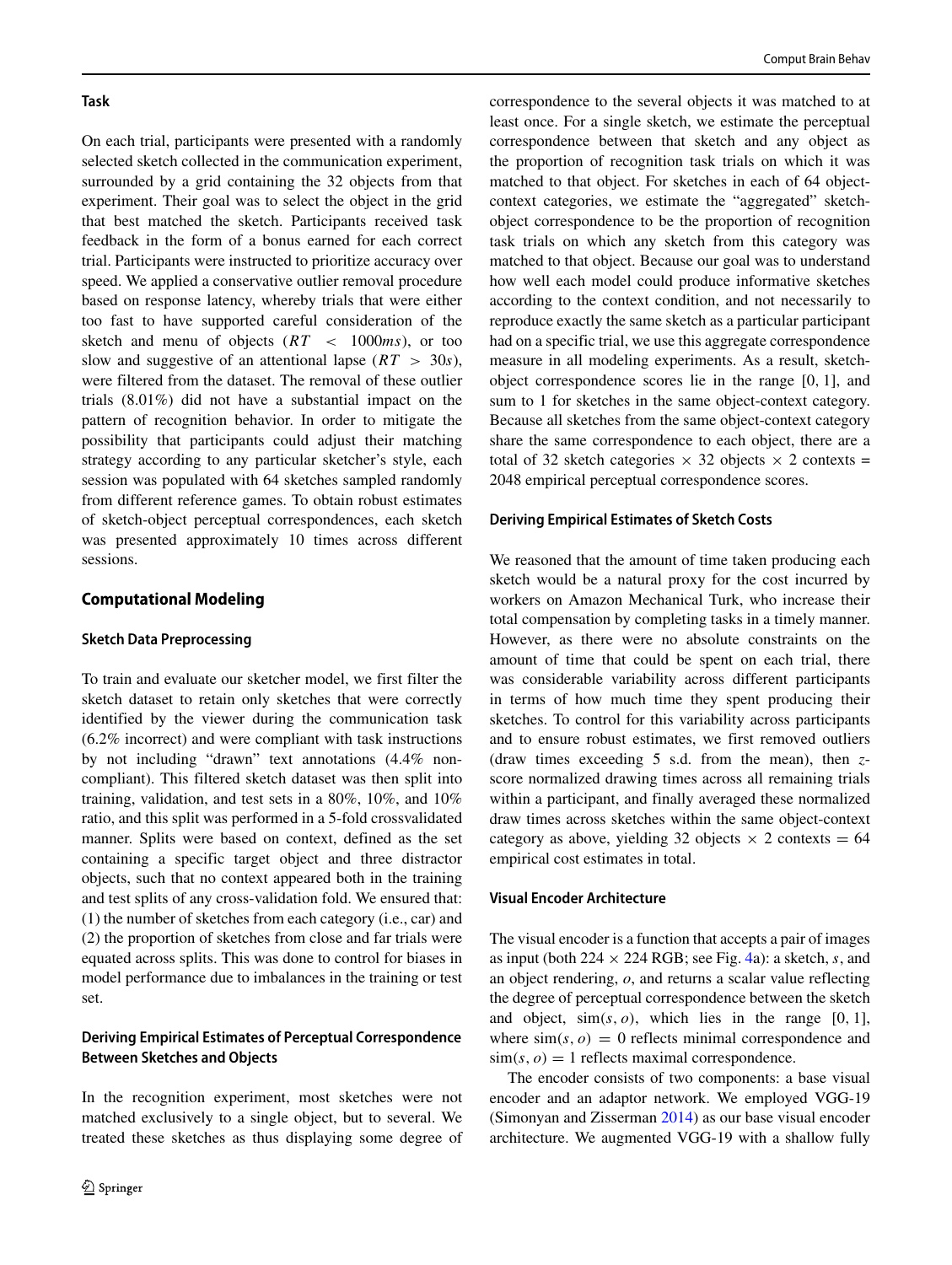connected *adaptor* network that is trained to predict the perceptual correspondence between individual sketchobject pairs. Only the parameters of this adaptor network are trained; the parameters of the base visual encoder remain frozen. We compared three adaptor networks that intercept VGG-19 image representations at different layers: the first max pooling layer (early), the tenth convolutional layer (mid), and the first fully connected layer (high). To facilitate comparison between adaptor networks, we ensured that each of the three adaptors contain a comparable number of trainable parameters (number of learnable parameters for high: 1048839; mid: 1049115; low: 1048833) with identical training hyperparameters (i.e., learning rate, batch size, etc.). To discriminate which layer provides the best starting feature basis for predicting sketch-object correspondence, these adaptor networks were also deliberately constrained to be shallow, i.e., consisting only of two linear layers with an intervening point-wise nonlinearity.

- **High.** When applying the high-level visual encoder, a sketch and object were first passed through VGG and a feature vector in  $\mathbb{R}^{4096}$  for each image is extracted from the one of the highest layers (i.e., the first fully connected layer, also known as *fc6*). These two vectors were then concatenated to form a single vector in  $\mathbb{R}^{8192}$ , to be passed into the high adaptor network. The high adaptor is composed of one linear layer that maps from  $\mathbb{R}^{81\overline{9}2} \rightarrow \mathbb{R}^{1\overline{2}8}$ , followed by a "Swish" nonlinearity (Ramachandran et al. [2018\)](#page-15-32) and dropout, then a second linear layer mapping from  $\mathbb{R}^{128} \rightarrow \mathbb{R}^1$ . Swish is a recently discovered nonlinearity that outperforms the common rectified linear nonlinearity (ReLU) in deep models on several benchmarks (Ramachandran et al. [2018\)](#page-15-32). Dropout was applied to mitigate overfitting and improve generalization (Hinton et al. [2012;](#page-15-33) Gal and Ghahramani [2015\)](#page-14-27).
- **Mid.** When applying the mid-level visual encoder, sketch and object representations are intercepted from an intermediate layer (i.e., the 10th convolutional layer, *conv 4 2*). Features in this layer are of dimensionality  $512 \times 28 \times 28$ . Each of the sketch and object feature tensors were then "flattened" to a one dimensional vector in  $\mathbb{R}^{512}$  using a weighted linear combination over the spatial dimensions  $\sum_{i=1}^{28} \sum_{j=1}^{28} w_{ij} * x_{ij}$ , where  $x_{ij}$ indexes a spatial location in the image representation at this layer (i.e., "soft attention" over the spatial dimension, Xu et al. [\(2015\)](#page-15-34)). These weights  $\{w_{ij} | 1 \le i, j \le 28\}$  are learned jointly with the parameters of the rest of the mid adaptor, but learned independently between sketch and object image modalities (Xu et al. [2015\)](#page-15-34).

The two feature vectors in  $\mathbb{R}^{512}$  are then concatenated to form a single vector in  $\mathbb{R}^{1024}$ . Following the architecture of the high adaptor, the mid adaptor consists of a linear layer that maps from  $\mathbb{R}^{1024} \rightarrow \mathbb{R}^{1021}$ , followed by a Swish nonlinearity, dropout, then a linear layer from  $\mathbb{R}^{1021} \rightarrow \mathbb{R}^1$ .

**Low.** When applying the low-level visual encoder, sketch and object representations are intercepted from the first max pooling layer (i.e., *pool1*). Features in this layer are of dimensionality 64 by 112 by 112. As above, a weighted sum of model activations over the spatial dimension was applied first (112  $\times$  112), yielding a sketch and object vector, both in  $\mathbb{R}^{64}$ , which were then concatenated to form a single vector in  $\mathbb{R}^{128}$ . This was followed by a linear layer that maps from  $\mathbb{R}^{128} \rightarrow \mathbb{R}^{7875}$ , then a Swish nonlinearity, dropout, and a final linear layer that maps from  $\mathbb{R}^{7875} \to \mathbb{R}^1$ .

The penultimate hidden layer sizes in the mid (i.e., 1021 units) and low adaptors (i.e., 7875 units) were chosen to ensure that the total number of learnable parameters matched the high adaptor as closely as possible.

#### **Visual Encoder Training**

We trained each adaptor (i.e., high, mid, low) to predict, for each sketch, a 32-dimensional vector that captures the *pattern* of perceptual correspondences between that sketch and all 32 objects. The rationale for having the adaptor generate a 32-dimensional vector, rather than only the correspondence to the target, is to explicitly encourage it to match the *pattern* of correct responses and errors in human sketch recognition behavior, rather than to achieve maximal accuracy on the task.

Each encoder accepts a sketch-object pair as input and returns a real number as output, reflecting their perceptual correspondence. We iterate over all objects in the stimulus set  $\mathcal I$  to generate the predicted 32-vector for each sketch, and then apply softmax normalization, yielding a vector that sums to 1. We define the loss function,  $\mathcal{L}$ , to be the cross entropy loss between the predicted distribution, *q* and the empirically estimated perceptual correspondence vector, *p* (which also sums to 1):

$$
\mathcal{L} = \sum_{x \in \mathcal{I}} p(x) \log q(x) \tag{5}
$$

We use the Adam optimization algorithm (Kingma and Ba  $2014$ ) (learning rate = 1e-4) over minibatches of size 10 for 100 epochs, where an epoch is a full pass through the training set.<sup>[1](#page-12-0)</sup> After training each adaptor for 100 epochs,

<span id="page-12-0"></span><sup>&</sup>lt;sup>1</sup>As a property of the input domain, the gradients with respect to adaptor parameters are very small  $(1.51e-4 \pm 2.61e-4)$ , inevitably resulting in poor learning (we can reproduce this effect from several initializations). We find that naively increasing the learning rate led to unstable optimization, but that multiplying the loss by a large constant *C* leads to a much smoother learning trajectories and good test generalization. Critically, increasing the learning rate and multiplying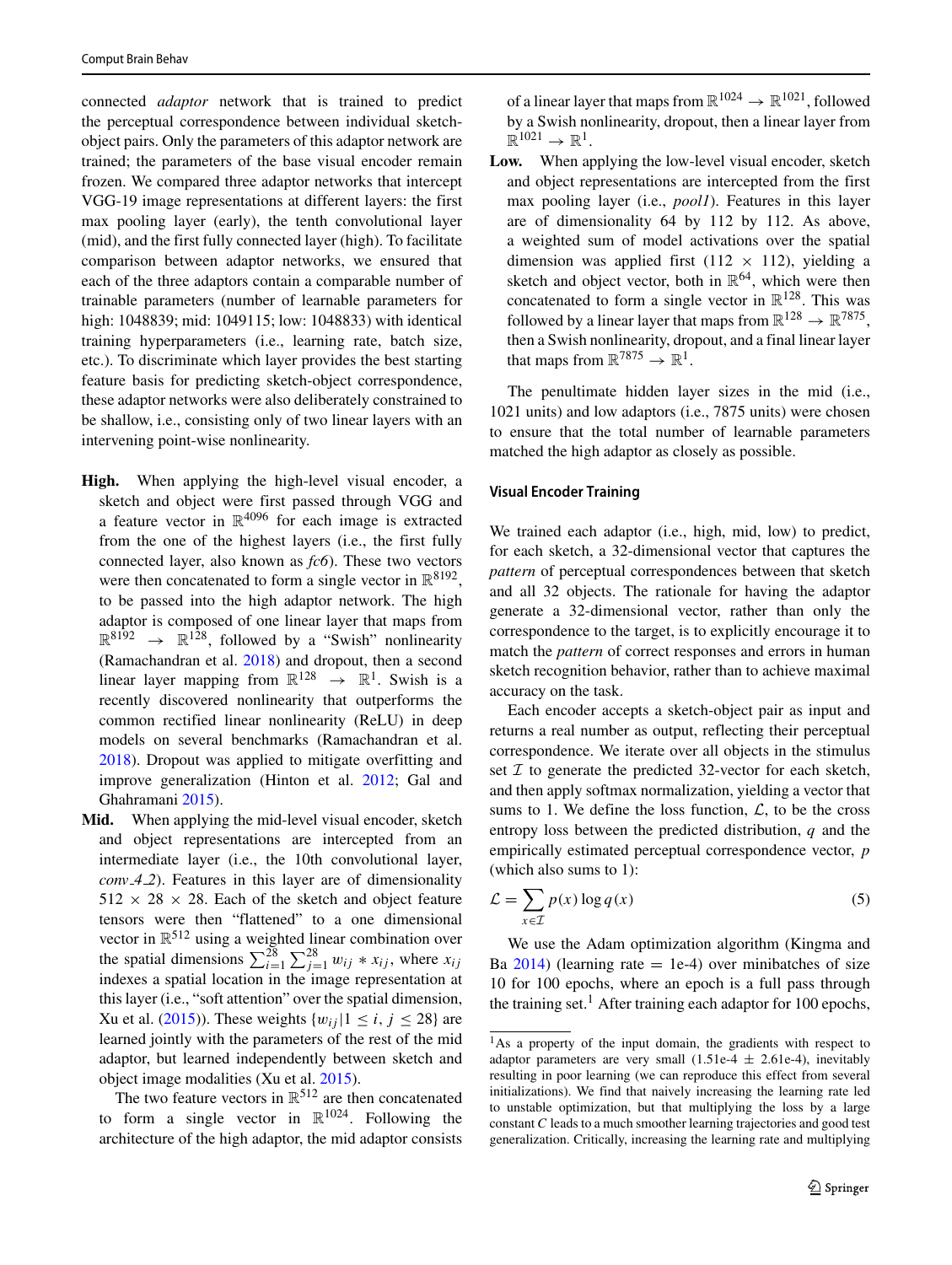we select the model found during training with the best performance on the validation set.

# **Generating Encoder-Based Estimates of Perceptual Correspondence Between Sketches and Objects**

To generate sketch-object correspondence scores for sketches in each test split, we first pass each sketchobject pair into a visual encoder, yielding a single imagelevel correspondence score lying in the range  $(-\infty, +\infty)$ . To map these raw image-level scores to the appropriate range for a correspondence score ([0*,* 1]), we first z-score them  $(f(x)) = \frac{x - \bar{x}}{s}$ , then apply the logistic function  $(f(x)) = \frac{1}{1+e^{-x}}$ . These normalized image-level correspondence scores are then averaged across all sketches belonging to the same object-context category, yielding 32 objects  $\times$ 32 sketches  $\times$  2 contexts = 2048 model-based perceptual correspondence scores for each visual encoder variant (i.e., high, mid, low).

## **Model Comparison**

In order to test the contribution of each component of our sketcher model, we conducted a series of lesion experiments and formal model comparisons. To quantify the evidence for one model over another, we computed Bayes factors: the ratio of likelihoods for each model, integrating over all their respective parameters under the prior:

$$
BF = \frac{\int P(D|M_1, \theta_1) P(\theta_1)}{\int P(D|M_2, \theta_2) P(\theta_2)}
$$

Unlike classical likelihood ratio tests, which use the maximum likelihood, the Bayes factor naturally penalizes models for their complexity (Wagenmakers et al. [2018;](#page-15-36) Jefferys and Berger [1992\)](#page-15-37). We placed uninformative uniform priors over all five parameters required to specify our models: a discrete choice over alternative approaches to computing perceptual correspondence:

*m* ∼ Unif{"human recog"*,* "high"*,* "mid"*,* "low"}

and over the continuous latent parameters,

 $w_i, w_c, \alpha \sim \text{Unif}(0, 500),$ 

 $w_d$  ∼ Unif(0, 1).

Note that  $w_i, w_c$ , and  $\alpha$  were allowed to take any nonnegative real value (i.e., were not restricted to fall between 0 and 1). In practice, an upper bound of 500 for the uniform prior was found to be sufficiently large to support robust inference. By contrast,  $w_d$ , which balances the contributions of absolute perceptual correspondence

and relative diagnosticity in context, was constrained to fall between 0 and 1. To compute the likelihood function  $P(D|M,\theta)$  for a speaker model *M* under parameters  $\theta$ , we perform exact inference for our sketcher model using (nested) enumeration and sum over all test set datapoints within a cross-validation fold.

Specifically, we compute the exact likelihood at every point on a discrete grid of parameters. This is of particular interest for nested model comparisons, e.g., comparing our full model to a context-insensitive variant. Rather than computing the full marginalized likelihood for both models, we can use the Savage-Dickey method (Wagenmakers et al. [2010\)](#page-15-38) to simply compare the posterior probability against the prior at the nested point of interest (e.g.,  $w_c = 0$ ) for the full model.

To evaluate the contribution of pragmatic inference, we begin by comparing the pragmatic sketcher model using empirically estimated perceptual correspondences to nested "cost-insensitive"  $(w_c = 0)$  and "context-insensitive"  $(w_d = 0)$  variants. To evaluate the contribution of visual abstraction, we then proceed to compare the three visual encoder variants that adapt features from different layers of VGG-19, marginalizing over all other parameters. Finally, we perform the same context and cost lesion experiments on the full model that employed the best-performing visual encoder (i.e., "high").

#### **Evaluating Model Predictions**

We implemented our models and conducted inference in the probabilistic programming language WebPPL (Goodman and Stuhlmüller  $2014$ ). We use MCMC to draw 1000 samples from the joint posterior with a lag of 0, discarding 3000 burn-in samples. We constructed posterior predictive distributions by computing each measure of interest (i.e., target rank, context congruity, sketch cost) over the test data set, for every MCMC sample. To estimate standard errors on predictions across models, we employed the following procedure to account for three nested sources of variation: variation across trials within a test split, variation across the parameter posterior within a test split, and variation across test splits. Specifically, for each model variant and for each test split we bootstrap resampled trials with replacement from the test dataset 1000 times to estimate the mean and standard error on each measure of interest, marginalizing over MCMC samples from the parameter posterior. We applied inverse-variance weighting to aggregate these estimates of the mean and standard error across test splits, such that test splits with lower variance contribute more than do splits with higher variance, yielding an overall estimate of the mean and standard error for each measure of interest, for each model variant. We estimated the half-widths of the 95% confidence interval for each

the loss by a constant are not equivalent for second moment gradient methods. In practice,  $C = 1e4$ .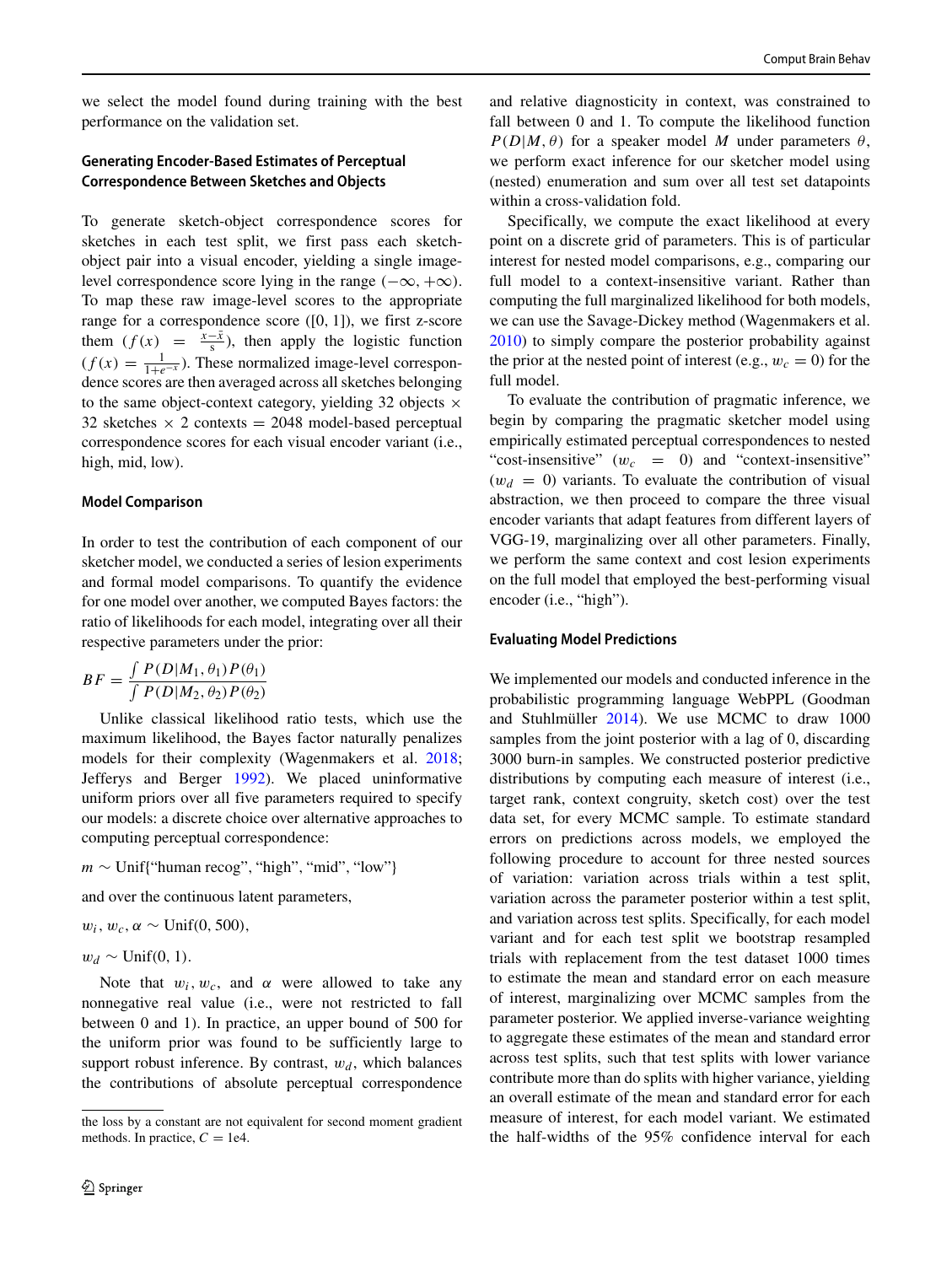measure of interest under the assumption of normality for the sampling distribution of the mean.

## **Statistics**

In our behavioral experiments, we employ nonparametric analysis techniques (i.e., bootstrap resampling) to construct 95% confidence intervals and compute *p* values for key parameters and comparisons of interest. All *p* values reported for comparisons between conditions are twosided, found by determining the proportion of 10,000 bootstrap iterations that fell below zero, multiplied by two. In our computational modeling experiments, we employ Bayesian data analysis to infer full posterior distributions over latent parameters from data, and perform formal model comparison by computing Bayes factors using marginal likelihoods. We additionally ensure robustness of all modeling results using five-fold cross-validation.

**Acknowledgments** Thanks to Dan Yamins and the Stanford CoCo Lab for helpful comments and discussion.

**Author Contributions Statement** J.E.F and R.X.D.H. designed and conducted human experiments, J.E.F, R.X.D.H, and M.W. analyzed data and performed computational modeling. J.E.F, R.X.D.H, M.W., and N.D.G. formulated models, interpreted results, and wrote the paper.

**Funding Information** Thanks to Dan Yamins and the Stanford CoCo Lab for helpful comments and discussion. RXDH was supported by the Stanford Graduate Fellowship and the National Science Foundation Graduate Research Fellowship under Grant No. DGE-114747.

**Code and Data Availability** All code and data used to produce the results in this article are publicly available in a Github repository at: [https://github.com/judithfan/visual](https://github.com/judithfan/visual_communication_in_context) [communication](https://github.com/judithfan/visual_communication_in_context) in context. The code used to train the visual encoder module is available at: [https://github.com/judithfan/](https://github.com/judithfan/visual-modules-for-sketch-communication-public) [visual-modules-for-sketch-communication-public.](https://github.com/judithfan/visual-modules-for-sketch-communication-public).

**Compliance with Ethical Standards** In all experiments, participants provided informed consent in accordance with the Stanford IRB.

**Conflict of Interest** The authors declare that they have no conflict of interest.

# **References**

- <span id="page-14-14"></span>Abell, C. (2009). Canny resemblance. *Philosophical Review*, *118*(2), 183–223.
- <span id="page-14-8"></span>Allen, J.P. (2000). *Middle egyptian: An introduction to the language and culture of hieroglyphs*. Cambridge: Cambridge University Press.
- <span id="page-14-1"></span>Aubert, M., Brumm, A., Ramli, M., Sutikna, T., Saptomo, E. W., Hakim, B., Morwood, M. J., van den Bergh, G. D., Kinsley, L., Dosseto, A. (2014). Pleistocene cave art from Sulawesi, Indonesia. *Nature*, *514*(7521), 223–227.
- <span id="page-14-18"></span>Bergen, L., Levy, R., Goodman, N. (2016). Pragmatic reasoning through semantic inference. *Semantics and Pragmatics*, *9*.
- <span id="page-14-7"></span>Boltz, W.G. (1994). The origin and early development of the Chinese writing system, Vol 78. American Oriental Society.
- <span id="page-14-20"></span>Cohn-Gordon, R., Goodman, N.D., Potts, C. (2018). Pragmatically informative image captioning with character-level inference. In *Proceedings of the 2018 conference of the North American chapter of the association for computational linguistics* (pp. 439–443).
- <span id="page-14-26"></span>Cumming, G. (2014). The new statistics: Why and how. *Psychological Science*, *25*(1), 7–29.
- <span id="page-14-19"></span>Deng, J., Dong, W., Socher, R., Li, L.J., Li, K., Fei-Fei, L. (2009). Imagenet: A large-scale hierarchical image database. In *Computer vision and pattern recognition, 2009, IEEE* (pp. 248–255).
- <span id="page-14-0"></span>Donald, M. (1991). Origins of the modern mind: Three stages in the evolution of culture and cognition. Harvard University Press.
- <span id="page-14-25"></span>Efron, B., & Tibshirani, R.J. (1994). An introduction to the bootstrap. CRC Press.
- <span id="page-14-2"></span>Fan, J.E., Yamins, D.L.K., Turk-Browne, N.B. (2018). Common object representations for visual production and recognition. *Cognitive Science*. [https://onlinelibrary.wiley.com/doi/abs/](https://onlinelibrary.wiley.com/doi/abs/10.1111/cogs.12676) [10.1111/cogs.12676.](https://onlinelibrary.wiley.com/doi/abs/10.1111/cogs.12676)
- <span id="page-14-10"></span>Fay, N., Garrod, S., Roberts, L., Swoboda, N. (2010). The interactive evolution of human communication systems. *Cognitive Science*, *34*(3), 351–386.
- <span id="page-14-23"></span>Forbus, K. D., Usher, J. M., Lovett, A. M., Lockwood, K., Wetzel, J. (2008). Cogsketch: Open-domain sketch understanding for cognitive science research and for education. *SBM*, *8*, 159–166.
- <span id="page-14-16"></span>Frank, M. C., & Goodman, N. D. (2012). Predicting pragmatic reasoning in language games. *Science*, *336*(6084), 998–998.
- <span id="page-14-17"></span>Franke, M., & Jäger, G. (2016). Probabilistic pragmatics, or why bayes' rule is probably important for pragmatics. Zeitschrift für *sprachwissenschaft*, *35*(1), 3–44.
- <span id="page-14-27"></span>Gal, Y., & Ghahramani, Z. (2015). Dropout as a bayesian approximation: Insights and applications. In *Deep learning workshop, ICML* (Vol. 1, pp. 2).
- <span id="page-14-11"></span>Galantucci, B. (2005). An experimental study of the emergence of human communication systems. *Cognitive Science*, *29*(5), 737– 767.
- <span id="page-14-24"></span>Ganin, Y., Kulkarni, T., Babuschkin, I., Eslami, S., Vinyals, O. (2018). Synthesizing programs for images using reinforced adversarial learning. arXiv[:180401118.](http://arxiv.org/abs/180401118)
- <span id="page-14-9"></span>Garrod, S., Fay, N., Lee, J., Oberlander, J., MacLeod, T. (2007). Foundations of representation: where might graphical symbol systems come from? *Cognitive Science*, *31*(6), 961–987.
- <span id="page-14-22"></span>Garrod, S., Fay, N., Rogers, S., Walker, B., Swoboda, N. (2010). Can iterated learning explain the emergence of graphical symbols? *Interaction Studies*, *11*(1), 33–50.
- <span id="page-14-3"></span>Gibson, J.J. (1979). *The ecological approach to visual perception: Classic edition*. Psychology Press.
- <span id="page-14-21"></span>Goldin-Meadow, S., & Feldman, H. (1977). The development of language-like communication without a language model. *Science*, *197*(4301), 401–403.
- <span id="page-14-6"></span>Gombrich, E. (1969). *Art and illusion: A study in the psychology of pictorial representation*. Princeton: Princeton University Press.
- <span id="page-14-5"></span>Gombrich, E. (1989). *The story of art*. Phaidon Press, Ltd.
- <span id="page-14-4"></span>Goodman, N. (1976). *Languages of art: An approach to a theory of symbols*. Hackett Publishing.
- <span id="page-14-12"></span>Goodman, N., & Frank, M. (2016). Pragmatic language interpretation as probabilistic inference. *Trends in Cognitive Sciences*, *20*(11), 818–829.
- <span id="page-14-15"></span>Goodman, N., & Stuhlmüller, A. (2013). Knowledge and implicature: Modeling language understanding as social cognition. *Topics in Cognitive Science*, *5*(1), 173–184.
- <span id="page-14-28"></span>Goodman, N., & Stuhlmüller, A. (2014). The design and implementation of probabilistic programming languages.
- <span id="page-14-13"></span>Grice, H. P. (1975). Logic and conversation. In P. Cole and J. Morgan (Eds.), *Syntax & semantics*, *3*.